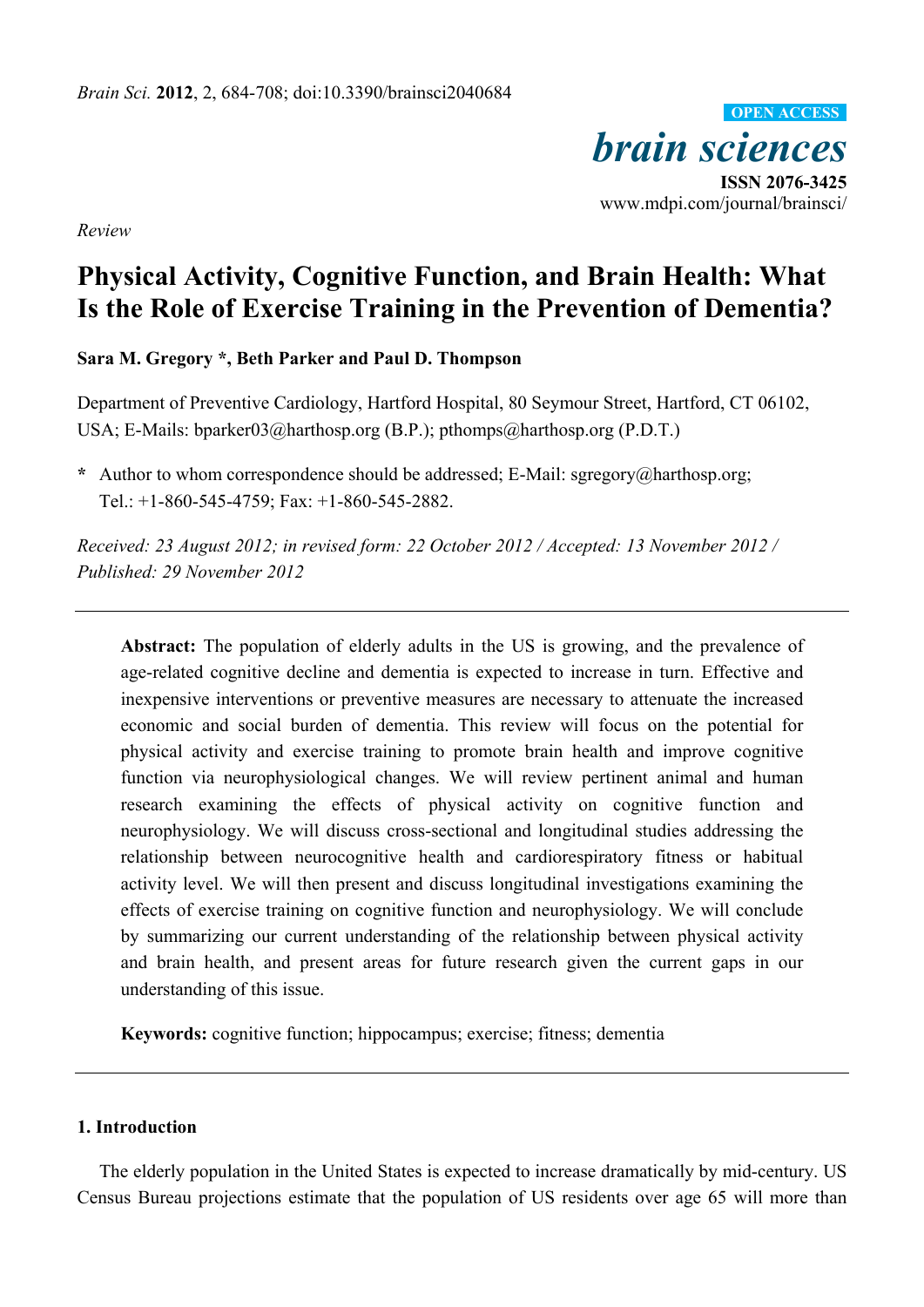double between 2008 and 2050, and 1 in 5 US residents will be over the age of 65 by 2030 [1,2] (Figure 1). A progressively older population increases the social and economic burdens required to care for the physiological consequences of the aging process, including the structural and functional changes in the brain associated with a decline in cognitive function [3]. Age-related cognitive changes may progress from mild cognitive impairment (MCI) to dementia—a condition in which memory, behavior, and cognition are impaired secondary to neurodegeneration in the brain. Alzheimer's disease (AD) is diagnosed when these neurodegenerative brain changes prevent an individual from performing basic physical tasks and bodily functions [4]. It is estimated that 5.4 million people suffer from AD in 2012 (5.2 million over the age of 65) and healthcare costs related to AD are estimated at between \$130 and \$200 billion in the US [4,5]. These costs are projected to reach \$1.1 trillion by 2050. As the elderly population grows, the healthcare-related financial burden will increase, and the need for pharmacological and non-pharmacological prevention and treatment for these conditions increases. This review of literature will discuss the potential for regular physical activity to maintain cognitive function and normal neurophysiology, and prevent the progression from mild cognitive impairment to dementia.

**Figure 1.** Prevalence (2010) and projected population estimates in 2030 and 2050 for the number of US adults over age 65, with Alzheimer's dementia, and with cognitive impairment based on US Census Bureau population projections.



# **2. Aging and Brain Integrity**

Normal aging is associated with structural and neurophysiological changes in the brain as well as a decline in cognitive function. Age has been correlated with a loss of cerebral cortical tissue, most consistently in the frontal cortex and hippocampus. Age has also correlated with a loss of white matter in the frontal, occipital, temporal, and parietal regions and cerebellum [6]. A longitudinal analysis of adults age 64 to 86 (120 normal and 18 with MCI) showed a decline over 10 years in brain volume of all regions scanned by magnetic resonance imaging (MRI) [3]. Some areas were reported to show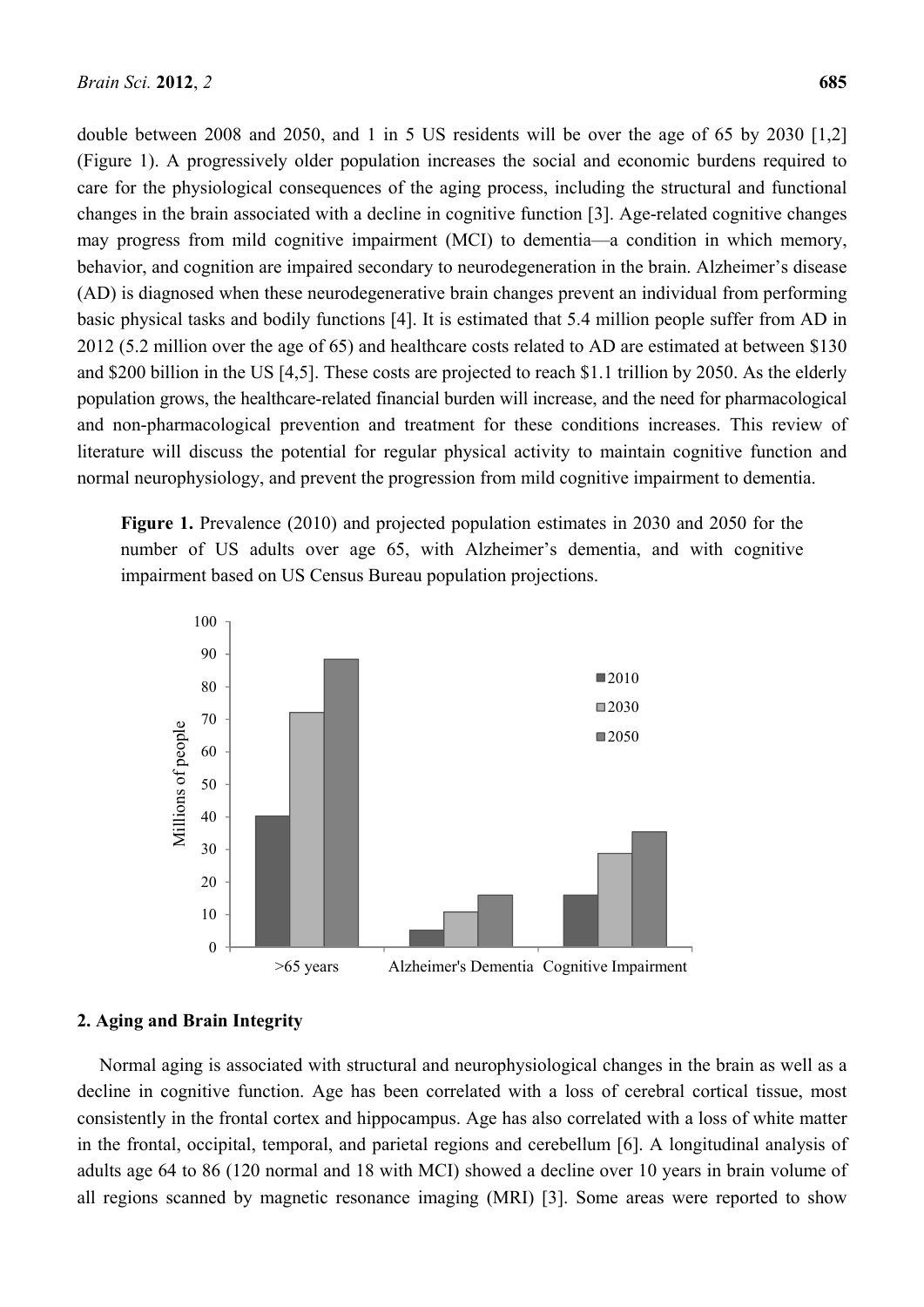accelerated decline with aging, which included the ventricular cerebrospinal fluid (CSF), frontal gray matter, and areas of the frontal and parietal lobes. Volume losses in the ventricular CSF, gray matter, hippocampus, orbitofrontal, middle temporal, and perirhinal cortices were greater over 10 years in subjects with MCI [3]. Hippocampal volume loss in elderly subjects may be related to cognitive impairments. Elderly subjects (age 60–85) demonstrated impaired memory task performance, smaller hippocampal volumes, and lower *n*-acetylaspartate/creatine (NAA/Cr) ratios in the frontal white matter and hippocampus when compared to young subjects (age 20–39) [7]. Hippocampal volume and NAA/Cr ratio correlated with performance on cognitive tasks in elderly subjects [7]. NAA is a brain-specific metabolite involved in myelin turnover and the NAA/Cr ratio is considered an indicator of neuronal health with lower ratios indicating neurodegeneration [8]. Thus, brain tissue atrophy and neurophysiological changes occur with aging and may be related to changes in cognitive function.

The age-related loss of brain tissue and neurophysiological changes appears to be region-specific. The hippocampus has been studied intensively because of its role in facilitating memory-related tasks. Blood flow measured by positron emission tomography (PET) increased to the medial temporal lobe, which includes the hippocampus, during episodic memory recall in middle-aged subjects [9], and hippocampal volume was associated with performance on tests of memory-related cognitive function [7,10]. The functional importance of the hippocampus is evidenced by reports of impaired performance on spatial memory tasks in rats with hippocampal lesions and in humans with hippocampal resections [11,12]. Furthermore, a 9-year, prospective study demonstrated that greater gray matter volume in the hippocampus, frontal gyrus, and supplementary motor area was associated with a lower risk of developing MCI [13]. Hippocampal atrophy, which occurs normally with aging, may be accelerated in those who progress from mild cognitive impairment (MCI) to dementia [10,14]. These findings suggest that interventions aimed at preventing hippocampal atrophy and neurodegeneration may prevent age-related cognitive/memory impairments and associated structural and function brain changes.

#### **3. Exercise Training and Cognitive Function**

#### *3.1. Animal Studies*

Several animal models of physical activity and exercise training have demonstrated beneficial effects on cognitive function. Daily wheel running for 2 weeks [15] or increased physical exercise for 7 weeks [16] improved memory and learning performance in mice, although cognitive stimulation was also provided to the animals that had exercised in the latter study. A combination of physical and cognitive activities improved memory performance in rats when compared to either physical or cognitive activity alone and sedentary controls [17]. Furthermore, aerobically-trained middle-age and old mice performed better on tasks involving memory and learning than sedentary controls [18]. Similar improvements in memory and learning occurred after 5 days of wheel running [19] and 4 weeks of treadmill running [20] in mice.

In addition to cognitive improvement, animal models also report protective effects of exercise on cognitive function. Age-related impairments in memory and spatial learning were reversed by increased physical activity in older mice [21,22]. Similarly, chronic aerobic exercise maintained cognitive function in mice exposed to stress induced by cortisone administration or immobilization [21–23].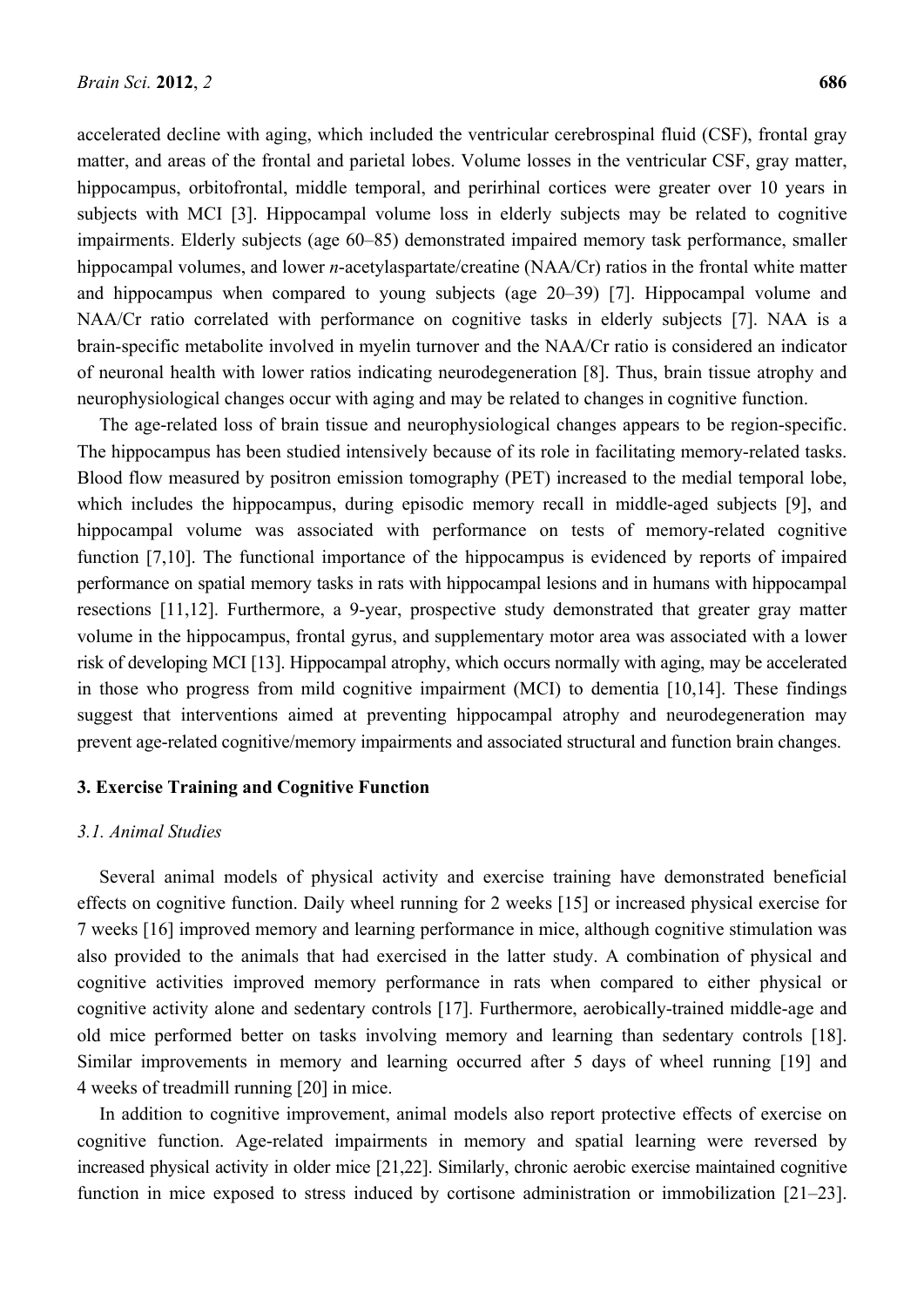These collective findings indicate that physical activity may improve or reverse age- and stress-related impairment in hippocampal-related cognitive tasks (*i.e.*, memory and learning), and provide the framework for the human studies that will be discussed below exploring the relationship between physical activity and cognitive impairment.

#### *3.2. Human Studies*

## 3.2.1. Cross-Sectional and Observational Investigations

Cross-sectional studies in humans suggest that more active individuals may have reduced risk of cognitive impairment and dementia [24–28]. Individuals that reported greater amounts of light exercise had a reduced odds ratio for all-cause and Alzheimer's dementia when compared to those reporting no activity [29]. Cognitive impairment was more prevalent in those reporting no activity *versus* moderate and high activity levels in a community-based study of persons over 55 years [30]. Moreover, higher self-reported activity levels at mid- and late-life were associated with a reduced odd ratio for MCI in late life, and physical activity levels at various points across the lifespan (teenage, age 30, age 50, and age >65) were associated with reduced risk of cognitive impairment in older adults [25,31]. Self-reported history of high-intensity exercise was associated with better cognitive performance in those over 80 years, but worse cognitive performance in postmenopausal women [32,33]. Moderate activity levels, however, were correlated with better cognitive performance in postmenopausal women [33]. Older (>60 years) marathon runners and bicyclists performed better than inactive controls on only one cognitive task—the Five Point Test—of the Vienna Neurophysiological and Cerad Test Batteries [34]. A meta-analysis of 37 studies, including cross-sectional and longitudinal studies, concluded that increased physical activity was associated with better cognitive performance, although the average effect size was small and there was a wide range of effect sizes for individual studies (for example −1.08 to 2.56 for the relationship between physical activity and cognition in cross-sectional designs). These collective findings indicate that increased physical activity may improve cognition and/or reduce the likelihood of cognitive decline and dementia, but the effect may be small and variable.

Prospective longitudinal investigations have attempted to determine the effects of physical activity or fitness on cognitive decline or incident dementia over follow-up periods of several years (Table 1). Higher physical activity levels at baseline were associated with less cognitive decline over 2- to 8-year follow-up periods [25–28,30,35–39]. In a large prospective investigation, individuals in the middle and highest tertiles of cardiorespiratory fitness had a reduced risk for dementia-related mortality over an average follow-up period of 17 years when compared to the lowest tertile [26]. The most significant reduction in risk was seen between the lowest and middle fitness tertiles, and each 1-metabolic equivalent (MET) improvement in fitness reduced the relative risk of dementia-related mortality by 14%. Similarly, a meta-analysis of 16 prospective studies reported a reduction in relative risk for dementia in the highest physical activity category when compared to the lowest [40]. Comparison of cross-sectional and prospective analyses is made difficult by differences in the method used to measure physical activity level: questionnaire [27,28,35,39], self-reported activities [28,30,37], and more objective measures, including active energy expenditure [38], 24-h actigraphy [24], or cardiorespiratory fitness [26]. In addition, different activity status classifications have been used, such as dichotomizing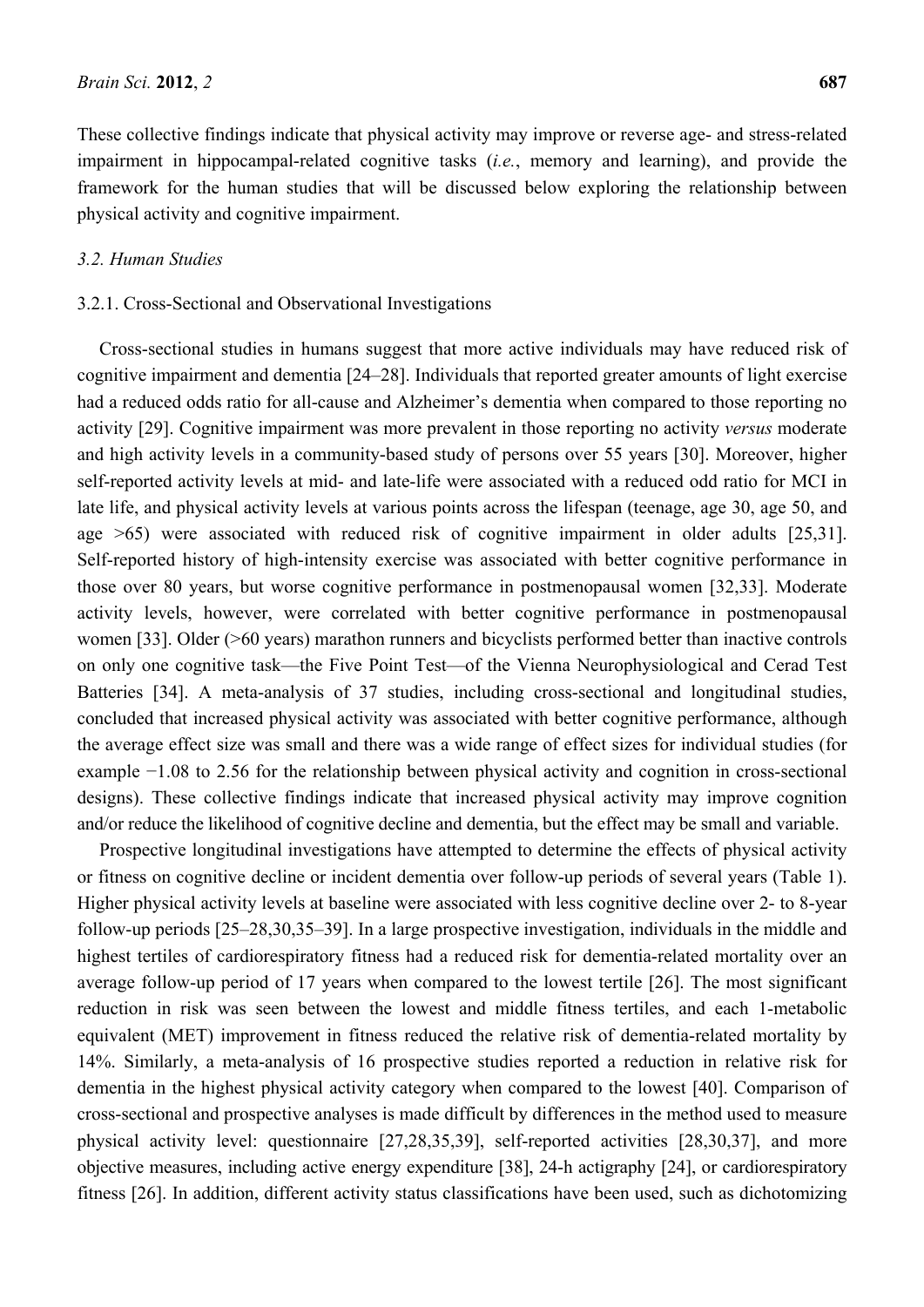the sample into active and inactive subjects based on arbitrary cut points [35,37,38], differentiating between levels of activity (*i.e.*, low, moderate, and high) [30], or establishing percentiles [28,38,39]. Studies also differ in the outcome variable measured (*i.e.*, cognitive performance, dementia development, Alzheimer's risk or mortality) and measurement technique (*i.e.*, cognitive test battery used, criteria for dementia or cognitive impairment). Such differences make it difficult to compare studies and draw firm conclusions.

| <b>Study</b>     | $\boldsymbol{N}$ | <b>Fitness/Activity</b>           | <b>Primary Outcome</b>     | <b>Primary Finding</b>                                                           |
|------------------|------------------|-----------------------------------|----------------------------|----------------------------------------------------------------------------------|
|                  |                  | Indicator                         | Variable                   |                                                                                  |
| Erickson et al.  | 299              | Physical activity level           | Gray matter volume         | Walking distance predicted GMV 9 years later.                                    |
| 2010 [13]        |                  | measured at baseline as           | (GMV) at 9-year            | Areas included frontal, parietal, and occipital                                  |
|                  |                  | blocks walked per week            | follow-up visit            | lobes, entorhinal cortex, and hippocampus.                                       |
| Buchman et al.   | 716              | Total daily physical              | Incidence of               | Daily PA was associated with the risk of                                         |
| 2012 [24]        |                  | activity (PA) based on            | Alzheimer's dementia       | developing $AD1$ based on Cox proportional                                       |
|                  |                  | 24-h actigraphy for               | and cognitive decline      | hazards (individual in 10th percentile had                                       |
|                  |                  | 10 days                           | (performance on battery    | >2-fold greater risk of AD than person in 90th),                                 |
|                  |                  |                                   | of 19 cognitive tests)     | and was associated with the level and annual                                     |
|                  |                  |                                   | over 4 years               | rate of decline in global cognitive function.                                    |
| Geda et al.      | 1324             | Physical activity                 | Odds of developing         | The odds ratio for development of MCI was                                        |
| 2010 [25]        |                  | (determined by                    | MCI $2$ in later life      | lower for any frequency of moderate intensity                                    |
|                  |                  | questionnaire) in mid-            |                            | physical activity performed in mid-life                                          |
|                  |                  | life (age $50$ to $65$ ) or       |                            | (OR = $0.61$ ) and late-life (OR = $0.68$ ).                                     |
|                  |                  | late life (age 70-89)             |                            |                                                                                  |
| Liu et al.       | 14,811           | Cardiorespiratory fitness         | Risk of dementia-related   | Individuals in the middle and highest CRF                                        |
| 2012 [26]        | women and        | (CRF)-peak MET <sup>3</sup> level | mortality over an          | tertile had lower risk for dementia-related                                      |
|                  | 45,078 men       | achieved on graded                | average follow-up period   | mortality. The relative risk of dementia-related                                 |
|                  | (age $20$ to     | treadmill test                    | of 17 years                | mortality decreased 14% for each 1 MET                                           |
|                  | 88)              |                                   |                            | increase in fitness.                                                             |
| Middleton et al. | 7595             | "High" vs. "Low/No"               | Cognitive decline based    | High exercisers showed less cognitive decline                                    |
| 2008 [27]        |                  | exercise based on                 | on performance on          | $(3.1 \text{ vs. } 5.5 \text{ pts on } m\text{MMSE over } 5 \text{ years})$ when |
|                  |                  | response to two                   | Modified Mini-Mental       | compared to low/no exercisers. Higher levels                                     |
|                  |                  | questions on a                    | <b>State Examination</b>   | of exercise were associated with a lower risk of                                 |
|                  |                  | self-administered                 | (mMMSE)                    | cognitive decline $(10.3\% \text{ vs. } 15.8\%)$ and a                           |
|                  |                  | questionnaire                     |                            | greater probability of cognitive improvement or                                  |
|                  |                  |                                   |                            | stability (89.7 vs. 84.2%).                                                      |
| Yaffe et al.     | 5925             | Physical activity level           | Cognitive decline          | Odds of developing cognitive decline were                                        |
| 2001 [28]        |                  | measured by                       | $(\geq)$ point decrease on | 37% lower in the higher quartile of blocks                                       |
|                  |                  | self-reported number of           | mMMSE) at 6 and            | walked (odds ratio, $OR = 0.63$ ) and 35% lower                                  |
|                  |                  | blocks walked or flights          | 8-year follow-ups          | in the highest quartile of kcal expended                                         |
|                  |                  | of stairs ascended per            |                            | $(OR = 0.65)$ .                                                                  |
|                  |                  | day and by the                    |                            |                                                                                  |
|                  |                  | Paffenbarger Scale via            |                            |                                                                                  |
|                  |                  | interview                         |                            |                                                                                  |

**Table 1.** Summary of cross-sectional and observational studies regarding physical activity, fitness, and brain function.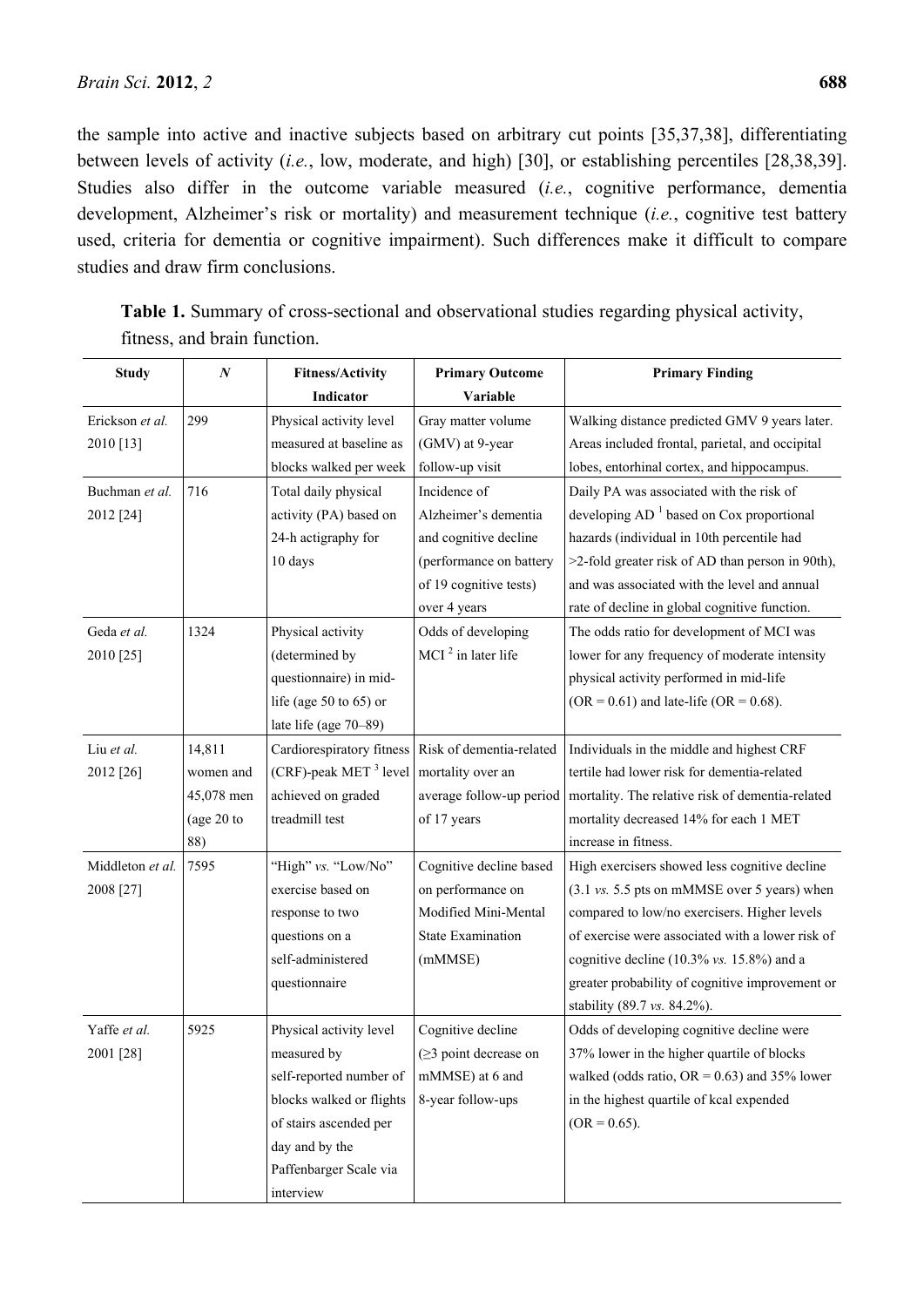| Andel et al.<br>2008 [29]          | 264 dementia<br>cases (2870)<br>controls); 90<br>AD-discordant<br>twin pairs | Self-reported physical<br>activity                                                                                                                  | Risk for dementia<br>development                                                                                                                 | Light exercise was associated with a<br>reduced odds ratio of dementia (all-cause<br>and Alzheimer's) in case-control analyses.<br>There was a non-significant reduction in<br>odds ratio of dementia with higher activity<br>levels in twin analyses.                                                                                                                                                                                                                      |
|------------------------------------|------------------------------------------------------------------------------|-----------------------------------------------------------------------------------------------------------------------------------------------------|--------------------------------------------------------------------------------------------------------------------------------------------------|-----------------------------------------------------------------------------------------------------------------------------------------------------------------------------------------------------------------------------------------------------------------------------------------------------------------------------------------------------------------------------------------------------------------------------------------------------------------------------|
| Etgen et al.<br>2010 [30]          | 3903                                                                         | Physical activity level (no,<br>moderate, or high activity)<br>based on self-reported<br>activities                                                 | Cognitive performance<br>measured using the 6CIT<br>(higher score indicates<br>more cognitive<br>impairment) at baseline<br>and 2-year follow-up | At baseline, 6CIT <sup>4</sup> scores were higher in no<br>activity group compared with moderate and<br>high activity. Cognitive impairment was<br>more prevalent in the no activity $(21.4\%)$<br>compared to moderate (10.5%) and high<br>(7.3%) activity groups. Moderate and high<br>activity groups had reduced risk for<br>cognitive impairment. No activity group had<br>greater incidence of new cognitive<br>impairment over 2 years compared to active<br>groups. |
| Middleton<br>et al. 2010<br>$[31]$ | 9344                                                                         | Self-reported physical<br>activity in teenage years,<br>age 30, age 50, and late<br>life (over 65). Classified<br>as either inactive or<br>inactive | Cognitive impairment<br>determined by mMMSE<br>$score$ (impairment = score<br>at least 1.5 standard<br>deviation below the mean)                 | Physically active women at each age were<br>less likely to have cognitive impairment in<br>late life. Teenage physical activity status<br>was most strongly related with reduced odds<br>of late-life cognitive impairment.                                                                                                                                                                                                                                                 |
| Landi et al.<br>2007 [32]          | 364                                                                          | Self-reported physical<br>activity on questionnaire<br>item related to frequency<br>of high and light physical<br>activity                          | Cognitive performance<br>(Cognitive Performance<br>Scale)                                                                                        | Those with a history of high-intensity<br>physical activity had improved cognitive<br>performance regardless of the age at which<br>it was performed.                                                                                                                                                                                                                                                                                                                       |
| Tierney et al.<br>2010 [33]        | 90                                                                           | Self-reported physical<br>activity between high<br>school and menopause                                                                             | Postmenopausal cognitive<br>performance (scores<br>derived from a series of<br>cognitive tests)                                                  | A positive relationship existed between<br>moderate intensity activities and cognitive<br>performance. A negative relationship<br>existed between strenuous physical<br>activities and cognitive performance.                                                                                                                                                                                                                                                               |
| Winker et al.<br>2010 [34]         | 114                                                                          | Elderly marathon runners<br>were compared to inactive<br>controls                                                                                   | Cognitive performance<br>(Vienna<br>Neurophysiological Test<br>Battery and CERAD <sup>5</sup> test<br>battery)                                   | Marathoners performed better in only one<br>cognitive task (Five Point Test).                                                                                                                                                                                                                                                                                                                                                                                               |
| Arntzen et al.<br>2011 [35]        | 5033                                                                         | Self-reported<br>PA $6$ -classified as active or<br>inactive based on 2<br>questionnaire items                                                      | Cognitive performance at<br>7-year follow-up                                                                                                     | PA was associated with better cognitive<br>performance in women, but not men.                                                                                                                                                                                                                                                                                                                                                                                               |

**Table 1.** *Cont.*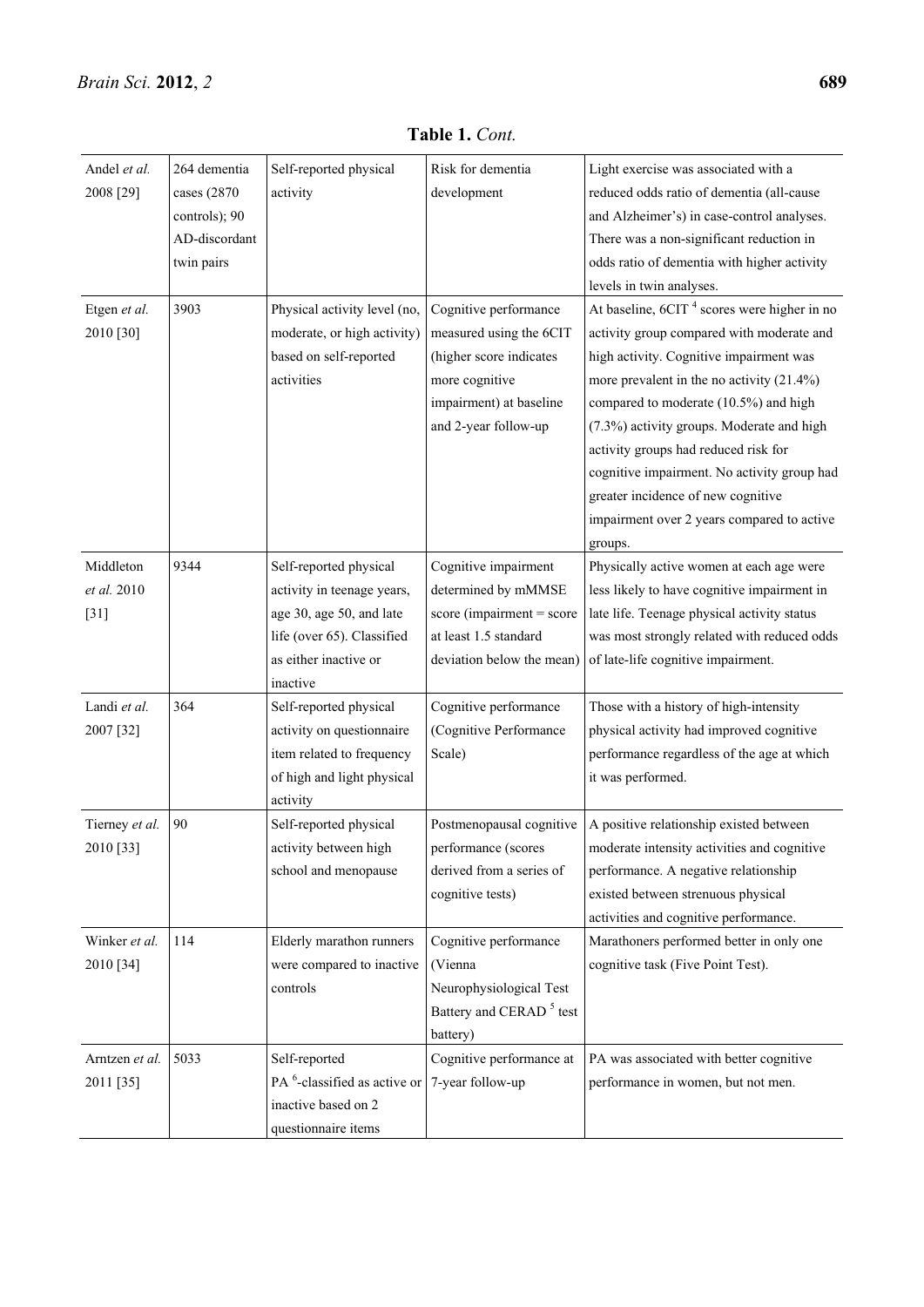| Larson et al.    | 1740 | Self-reported physical         | Change in cognitive                  | Regular exercisers had a lower incidence                |
|------------------|------|--------------------------------|--------------------------------------|---------------------------------------------------------|
| 2006 [37]        |      | activity (classified as        | performance (using                   | rate of dementia (13.0 vs. 19.7 versus                  |
|                  |      | physically active if they      | CASI $^7$ ) and incidence of         | 1000 person-years), a higher probability of             |
|                  |      | exercised at least 3 times per | dementia at biennial                 | being dementia-free, and a lower age- and               |
|                  |      | week)                          | assessments over 6 years             | sex-adjusted risk of dementia compared to               |
|                  |      |                                |                                      | those exercising less than 3 times per week.            |
| Middleton et al. | 197  | Activity energy expenditure    | Incidence of cognitive               | Levels of AEE were strongly associated                  |
| 2011 [38]        |      | (AEE, measured using           | decline (based on                    | with the likelihood of incident cognitive               |
|                  |      | doubly labeled water)          | mMMSE) over $\sim$ 5 year            | impairment (1.5% in highest tertile, 4.5% in            |
|                  |      |                                | follow-up                            | the middle, and 16.9% in the lowest). The               |
|                  |      |                                |                                      | middle and highest tertiles were less likely            |
|                  |      |                                |                                      | to have incident cognitive impairment than              |
|                  |      |                                |                                      | the lowest tertile based on odds ratio.                 |
| Weuve et al.     | 7982 | Self-reported physical         | Baseline cognitive                   | Those with highest physical activity levels             |
| 2004 [39]        |      | activity from Nurse's Health   | function (Telephone                  | at baseline had 20% lower odds of cognitive             |
|                  |      | Study questionnaires           | Interview for Cognitive              | impairment compared to lowest quintile.                 |
|                  |      |                                | Status) and decline in               | Higher levels of physical activity were                 |
|                  |      |                                | cognitive function over              | associated with less decline in most                    |
|                  |      |                                | 2 years                              | measures of cognitive performance.                      |
| Erickson et al.  | 165  | Cardiorespiratory fitness      | Hippocampal volume and               | CRF was a significant predictor of right and            |
| 2009 [41]        |      | (CRF; $VO_2$ peak $8)$         | spatial memory task                  | left hippocampal volume (HV), and                       |
|                  |      |                                |                                      | modestly associated with performance on a               |
|                  |      |                                |                                      | memory task. Left HV was a significant                  |
|                  |      |                                |                                      | partial mediator between fitness and spatial            |
|                  |      |                                |                                      | memory.                                                 |
| Erickson et al.  | 137  | Cardiorespiratory fitness      | Creatine and NAA <sup>9</sup> levels | Age X fitness interaction indicated that                |
| 2012 [42]        |      | (VO <sub>2peak</sub> )         | in the brain (MRS $^{10}$ );         | aerobic fitness offset the age-related decline          |
|                  |      |                                | cognitive performance                | in NAA in the frontal cortex.                           |
|                  |      |                                | (spatial memory and digit            |                                                         |
|                  |      |                                | span task)                           |                                                         |
| Honea et al.     | 117  | Cardiorespiratory fitness      | Regional brain volumes               | Atrophy was reported in the medial                      |
| 2009 [43]        |      | (VO <sub>2peak</sub> )         | and associations with                | temporal, temporal, and parietal cortices in            |
|                  |      |                                | CRF in non-demented and              | the mild AD group. CRF was associated                   |
|                  |      |                                | mild AD patients                     | with parietal and medial temporal volumes               |
|                  |      |                                |                                      | in mild AD patients but not non-demented                |
|                  |      |                                |                                      | adults. Apo $\varepsilon$ 4 genotype did not affect the |
|                  |      |                                |                                      | relationship.                                           |

**Table 1.** *Cont.*

 $1 \text{ AD} = \text{Alzheimer's-type}$  dementia;  $2 \text{ MCI} = \text{mild cognitive impairment}$ ;  $3 \text{ MET} = \text{metabolic equivalent}$ ;  $4 \text{ GCIT} = 6 \text{ Item}$ Cognitive Impairment Test;  ${}^{5}$  CERAD = Consortium to Establish a Registry for Alzheimer's Disease;  ${}^{6}$  PA = physical activity; <sup>7</sup> CASI = Cognitive Abilities Screening Instrument; <sup>8</sup> VO<sub>2peak</sub> = peak oxygen consumption during graded exercise;  $9 \text{ NAA} = n\text{-acceptlaspartate}$ ;  $10 \text{ MRS} = \text{magnetic resonance spectrometry}$ .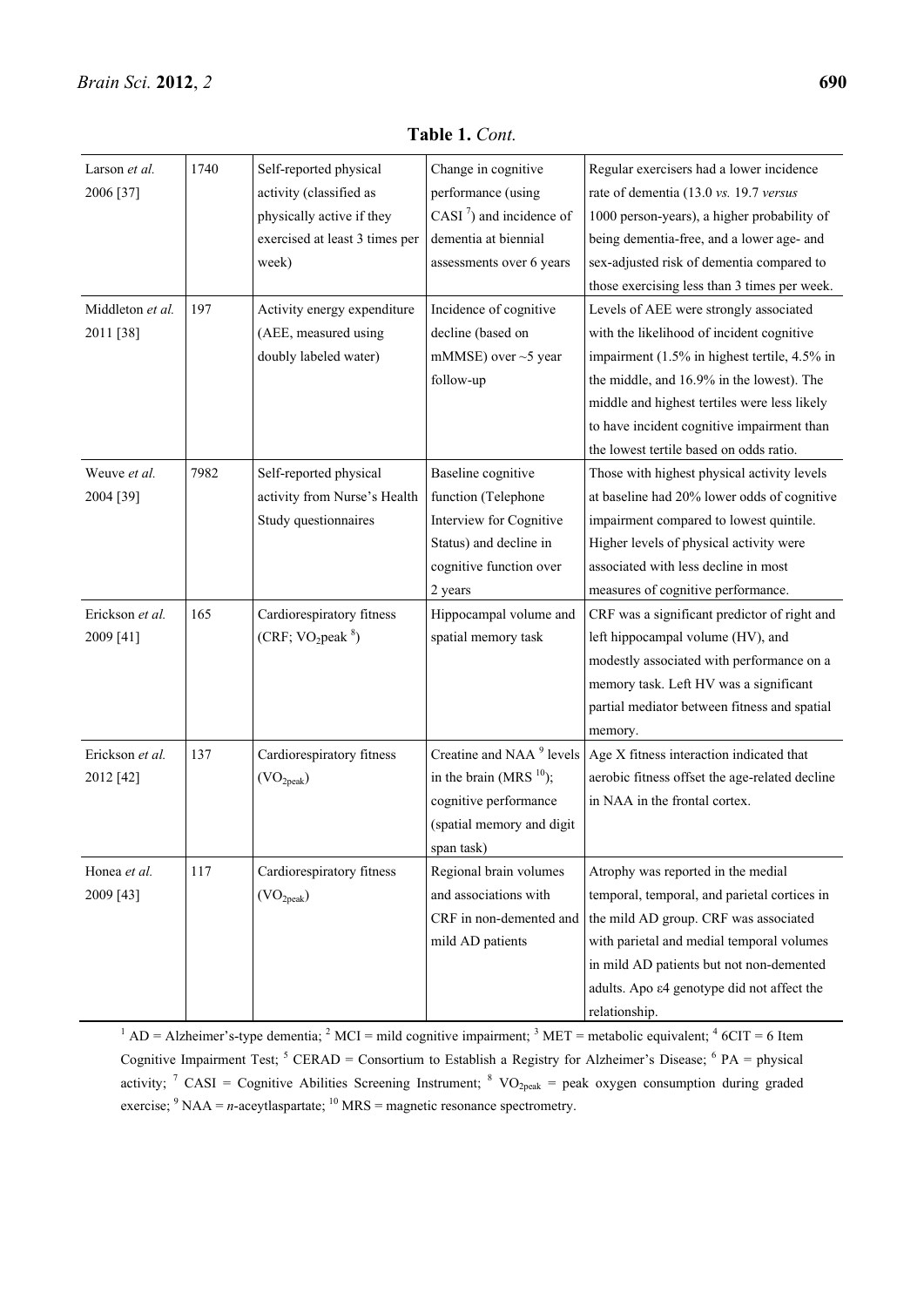Although cross-sectional and prospective analyses provide data supporting a relationship between physical activity and cognitive function, they do not allow determination of a cause and effect relationship between exercise training and brain health. Interpretation of research findings is complicated by the questionable accuracy and reliability of self-reported physical activity, especially in the elderly population at risk for cognitive impairment. Other inherent faults in cross-sectional studies are the heterogeneous methods for measuring and quantifying physical activity, fitness level, and cognitive impairment, and the likeliness of a bidirectional relationship between cognitive impairment and physical activity. Investigations measuring cardiorespiratory fitness by maximal oxygen consumption (VO<sub>2peak</sub>) [26,41,42] have the advantage of presumably assessing physical activity level by more objective and reliable methods when compared to retrospective activity questionnaires or recall methods. The results of these investigations may therefore provide more reliable evidence of the relationship between physical activity and brain health. It is important to consider that although cardiorespiratory fitness logically relates to activity level, it is not necessarily reflective of activity levels, as cardiorespiratory fitness can be influenced by other factors such as chronic disease [44,45], especially in older, untrained populations. Moreover, the relationships reported may simply describe the likelihood that those with cognitive impairment and increased dementia risk are also those most likely to have physical limitations, chronic disease, or psychological issues that reduce their activity level and/or measured cardiorespiratory fitness. Furthermore, physical impairments that limit mobility may reduce access to social interaction with family and peers, which may influence cognitive function.

## 3.2.2. Interventional Studies

Research designs employing exercise interventions (Table 2) provide the ability to examine a cause and effect relationship between exercise training and cognitive function. A recent meta-analysis of 29 studies involving aerobic exercise interventions reported modest but significant improvements in attention and processing speed, executive function, and memory in exercise-trained subjects [46]. Improvements in cognitive performance have been reported after supervised [47,48] and non-supervised [49] exercise interventions. In the latter, the exercise group, which was unsupervised but encouraged to increase their current physical activity level by 150 min per week for 18 months, improved performance on delayed recall and on the cognitive section of the Alzheimer Disease Assessment Scale (ADAS-cog) [49]. Improvements in the ADAS-cog and delayed recall occurred in the whole exercise group and also among those exercisers with MCI at baseline. In contrast, cognitive performance did not improve in previously sedentary, cognitively normal elderly subjects after an exercise intervention primarily involving walking for 150 min per week, although improvements in cognitive performance were correlated with improvements in physical performance [50].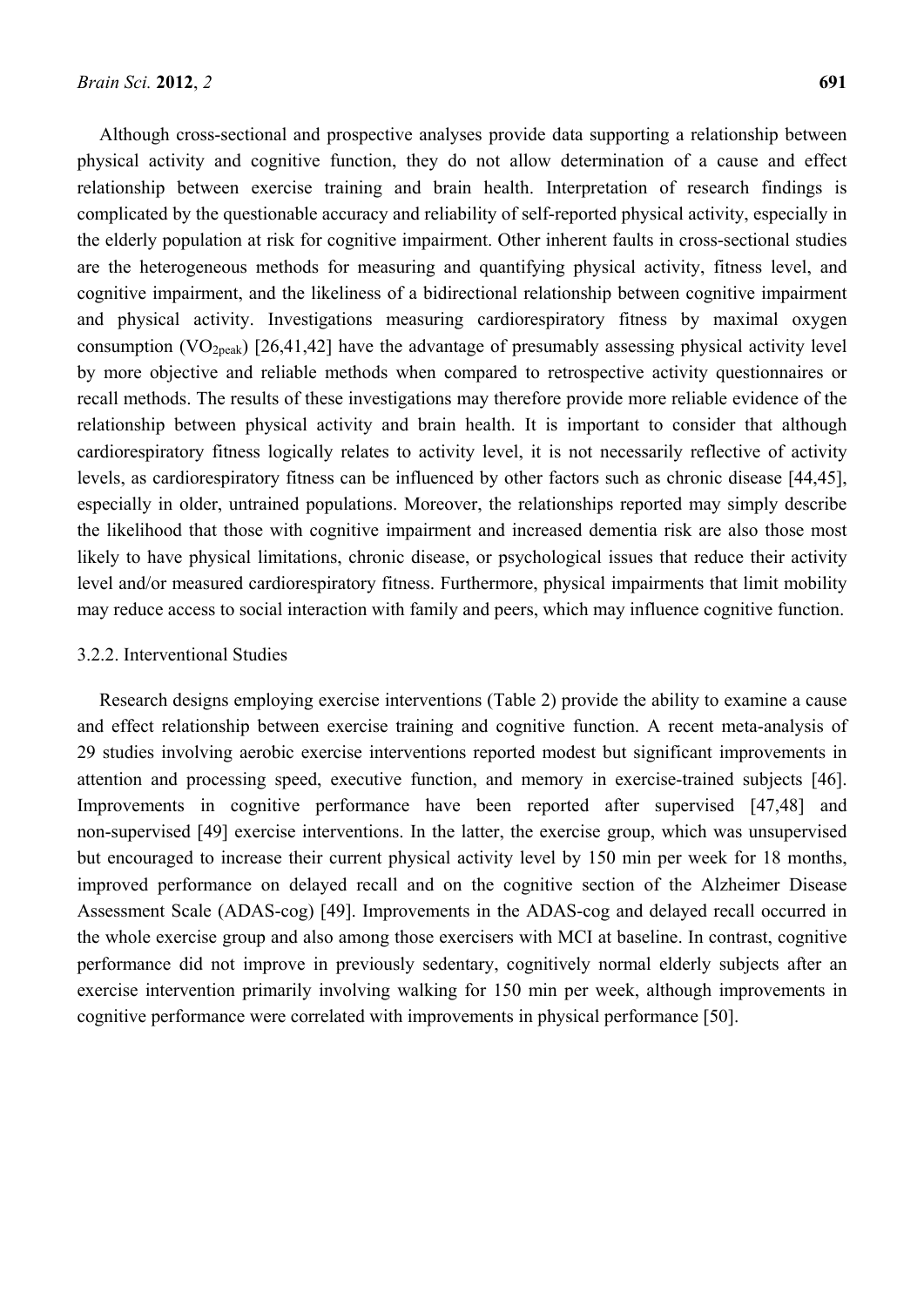| (A)                                         |                                                                                                                                                                                                                                     |                                                                                                                                                 |                                                                                                                                                                                                                                                                                                                                                       |                                                                                                                                         |
|---------------------------------------------|-------------------------------------------------------------------------------------------------------------------------------------------------------------------------------------------------------------------------------------|-------------------------------------------------------------------------------------------------------------------------------------------------|-------------------------------------------------------------------------------------------------------------------------------------------------------------------------------------------------------------------------------------------------------------------------------------------------------------------------------------------------------|-----------------------------------------------------------------------------------------------------------------------------------------|
| <b>Study</b>                                | <b>Intervention/Subjects</b>                                                                                                                                                                                                        | <b>Cognitive Function</b>                                                                                                                       | Left Hippocampal<br>volume                                                                                                                                                                                                                                                                                                                            | <b>Right Hippocampal</b><br>Volume                                                                                                      |
| Erickson et al.<br>2011 [51] $(n = 120)$    | 1 year: Walking 3 days per<br>week vs. stretching/toning<br>control group<br>Elderly adults without<br>dementia (age 55-80)                                                                                                         | Both groups<br>improved spatial<br>memory task<br>performance.                                                                                  | Increased 2.12% in<br>exercise group. Decreased<br>1.4% in the control group.<br>with greater changes in hippocampal volume. Higher<br>fitness level at baseline was associated with less<br>hippocampal volume loss in the control group.                                                                                                            | Increased 1.97% in exercise<br>group. Decreased 1.43% in<br>control group.<br>Greater fitness improvements were associated $(r = 0.37)$ |
| Colcombe et al.<br>2006 [52] $(n = 59)$     | 6 months: aerobic walking<br>3 days per week vs.<br>stretching/toning control<br>group and non-exercising<br>young controls<br>Older adults (age 60-79)<br>and group of young<br>controls (age 18-30)                               | Not assessed                                                                                                                                    | The aerobic exercise group showed an increase in gray<br>had an average relative risk reduction for brain volume<br>loss of 42.1%, 33.7%, 27.2%, and 27.3% in the anterior<br>cingulate cortex, right superior temporal gyrus, right<br>middle frontal gyrus, and anterior white matter clusters.<br>The non-exercising young control group showed no | matter (mainly frontal cortex) and white matter (anterior<br>white matter tracts). Subjects in the aerobic training group               |
| Pajonk et al.<br>2010 [53] $(n = 24)$       | 3 months: cycling for<br>30 min on 3 days per week<br>vs. non-exercise group that<br>performed table tennis and<br>exercise group of normal<br>subjects<br>Schizophrenic individuals<br>and healthy, normal<br>controls (age 20–51) | Memory improved<br>in the schizophrenic<br>exercise group more<br>than the<br>non-exercise group<br>and the normal<br>control group.            | change in brain volume.<br>the combined exercise group: 12% increase in the<br>schizophrenic group and 16% increase in the healthy<br>control group.<br>the change in aerobic fitness in exercised schizophrenic<br>and healthy control groups.                                                                                                       | Hippocampal volume increased by approximately 14% in<br>The change in relative hippocampal volume was related to                        |
| Parker et al.<br>2011 [54] $(n = 13)$       | 10 weeks: 3 days per week<br>aerobic activity. No control<br>group<br>Healthy men and women                                                                                                                                         | Some improvements<br>on computerized<br>figural memory task                                                                                     | No significant change                                                                                                                                                                                                                                                                                                                                 | No significant change<br>Change in aerobic fitness was correlated with change in                                                        |
| Liu-Ambrose et al.<br>2010 [55] $(n = 155)$ | $(age 23-45)$<br>1 year: Full-body $RT^{-1}$ on<br>1 or 2 days per week vs.<br>Thai Chi and balance<br>exercise control group<br>Women aged 65-75<br>without dementia                                                               | Stroop test<br>performance<br>improved by 12.6%<br>and 10.9% in the<br>1/week and 2/week<br>RT groups (0.5%<br>decline in the<br>control group) | right ( $r^2$ = 0.31) and left hippocampal volume ( $r^2$ = 0.41).<br>Both RT groups showed a decrease in whole brain volume<br>(-0.02% and -0.04% at 6 months; -0.43% and -0.32% at<br>1 year) with no change in control group                                                                                                                       |                                                                                                                                         |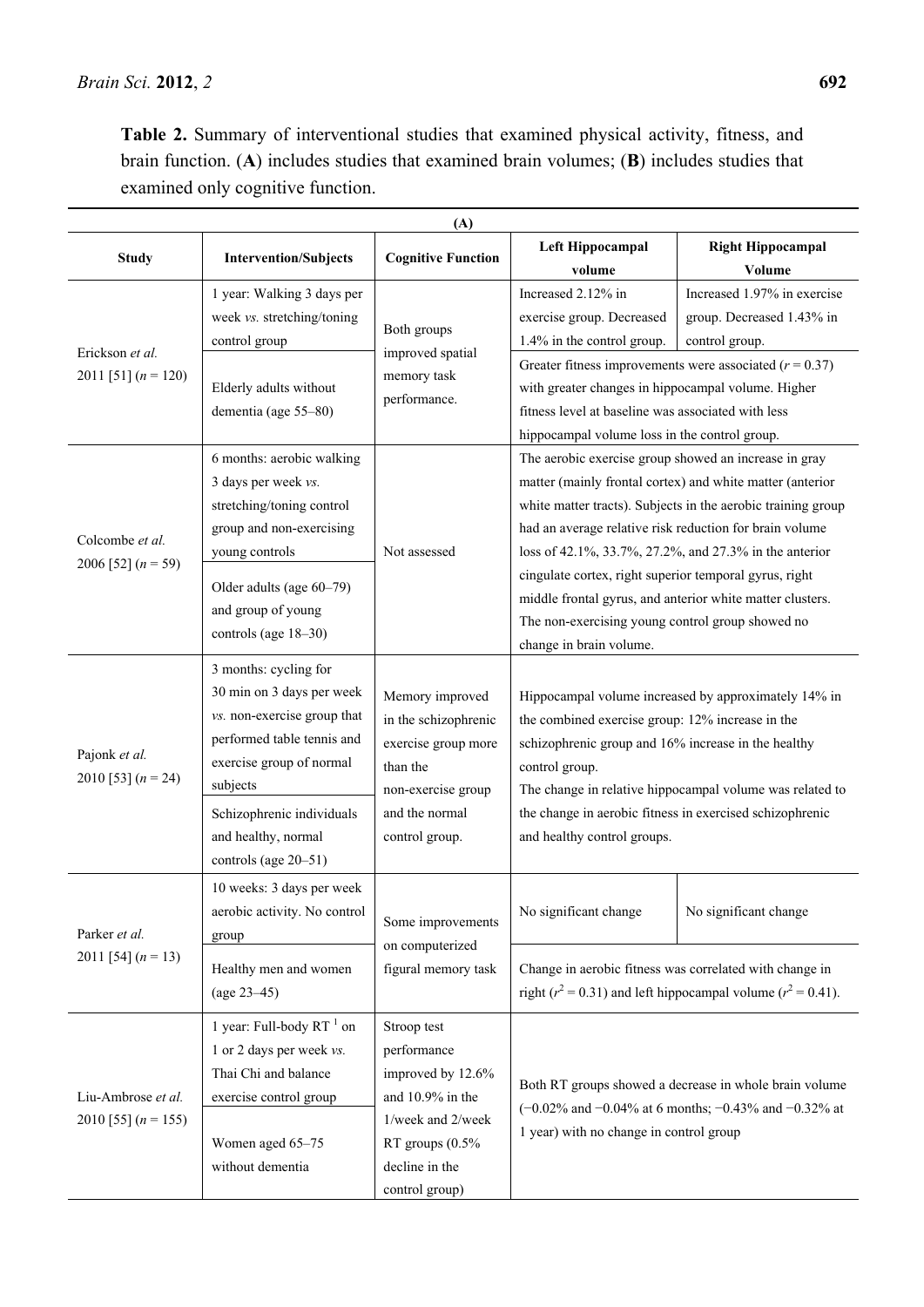| (B)                                      |                                                        |                                                                                                                   |  |
|------------------------------------------|--------------------------------------------------------|-------------------------------------------------------------------------------------------------------------------|--|
| <b>Study</b>                             | <b>Intervention/Subjects</b>                           | <b>Cognitive Function</b>                                                                                         |  |
|                                          | 6 months: aerobic exercise 4 days per week vs.         | Executive function (multitasking, cognitive flexibility,                                                          |  |
| Baker et al.                             | stretching control group                               | information processing efficiency, and selective attention),                                                      |  |
| 2010 [46] $(n = 33)$                     | Sedentary males and females (age 55–85)                | but not short-term memory, improved in the exercise group                                                         |  |
|                                          | diagnosed with amnestic MCI                            | compared to the control group.                                                                                    |  |
|                                          | 6 months: aerobic exercise 4 days per week vs.         |                                                                                                                   |  |
| Baker et al.                             | stretching control group                               | Executive function, but not short-term memory, improved in<br>the exercise group compared to the control group.   |  |
| 2010 [47] $(n = 28)$                     | Adults (age 56–83) with impaired glucose               |                                                                                                                   |  |
|                                          | tolerance                                              |                                                                                                                   |  |
|                                          | 18 months: Active group increased aerobic              |                                                                                                                   |  |
| Lautenschlager et al.                    | activity to 150 min per week (three 50 min             | Subjects in the active group improved ADAS-cog and                                                                |  |
| 2008 [48] $(n = 170)$                    | sessions per week) vs. control group that did not      | delayed recall scores more than the control group after                                                           |  |
|                                          | Men and women over age 50 (102 with MCI <sup>2</sup> ) | 18 months.                                                                                                        |  |
|                                          | 1 year: physical activity intervention (primarily      | There were no differences in cognitive scores between                                                             |  |
| Williamson et al.                        | walking) or health education program                   |                                                                                                                   |  |
| 2009 [49] $(n = 102)$                    | Sedentary elderly individuals without dementia         | groups after the intervention. Cognitive performance was                                                          |  |
|                                          | $(age 70-89)$                                          | correlated with changes in physical performance.                                                                  |  |
|                                          | 24 weeks: full-body RT 3 days week at                  |                                                                                                                   |  |
| Cassilhas et al.<br>2007 [56] $(n = 62)$ | moderate-intensity (50% 1-RM $^3$ ) or                 | Both RT groups improved neurophysiological test<br>performance when compared to the control group.                |  |
|                                          | high-intensity (80% 1-RM)                              |                                                                                                                   |  |
|                                          | Sedentary males age 65-75 years                        |                                                                                                                   |  |
|                                          | 8 weeks: full-body RT 1 day per week vs. control       |                                                                                                                   |  |
| Perrig-Chiello et al.                    | group                                                  | Improvements in the training group were seen in free recall<br>(delayed) and recognition (immediate and delayed). |  |
| 1998 [57] $(n = 46)$                     | Men and women (age 65 to 95)                           |                                                                                                                   |  |
| Kimura et al. 2010<br>[58] $(n = 119)$   | 12 weeks: Progressive RT 3 days per week               |                                                                                                                   |  |
|                                          | beginning at a 10-RM load                              | Executive function test performance did not change in either<br>group.                                            |  |
|                                          | Men and women (over 65 years)                          |                                                                                                                   |  |

**Table 2.** *Cont.*

<sup>1</sup> RT = resistance training; <sup>2</sup> MCI = mild cognitive impairment; <sup>3</sup> 1-RM = 1-repetition maximum.

Improvements in cognitive function have also been reported from supervised aerobic training interventions. Previously sedentary older adults with mild amnestic cognitive impairment at baseline improved performance on a series of tasks related to executive processing, but not short-term memory, after 6 months of aerobic training (4 days per week at 75% to 85% heart rate reserve) [48]. The control group that performed stretching and balance exercises showed no improvements in cognitive function. The intervention successfully improved cardiorespiratory fitness measured by maximal oxygen consumption (VO<sub>2peak</sub>) in the training group (+11%) compared to the control group (−7%). Interestingly, the treatment effect was larger in women for several executive function tests implying gender differences may exist in the response to exercise training. The same research group reported improved executive function, but not short-term memory performance in older, cognitively normal adults with impaired glucose tolerance relative to a stretching control group after a 6-month aerobic training intervention [47]. Comparatively, spatial memory improved in cognitively normal, elderly men and women after 1 year of aerobic exercise training, however, similar improvements were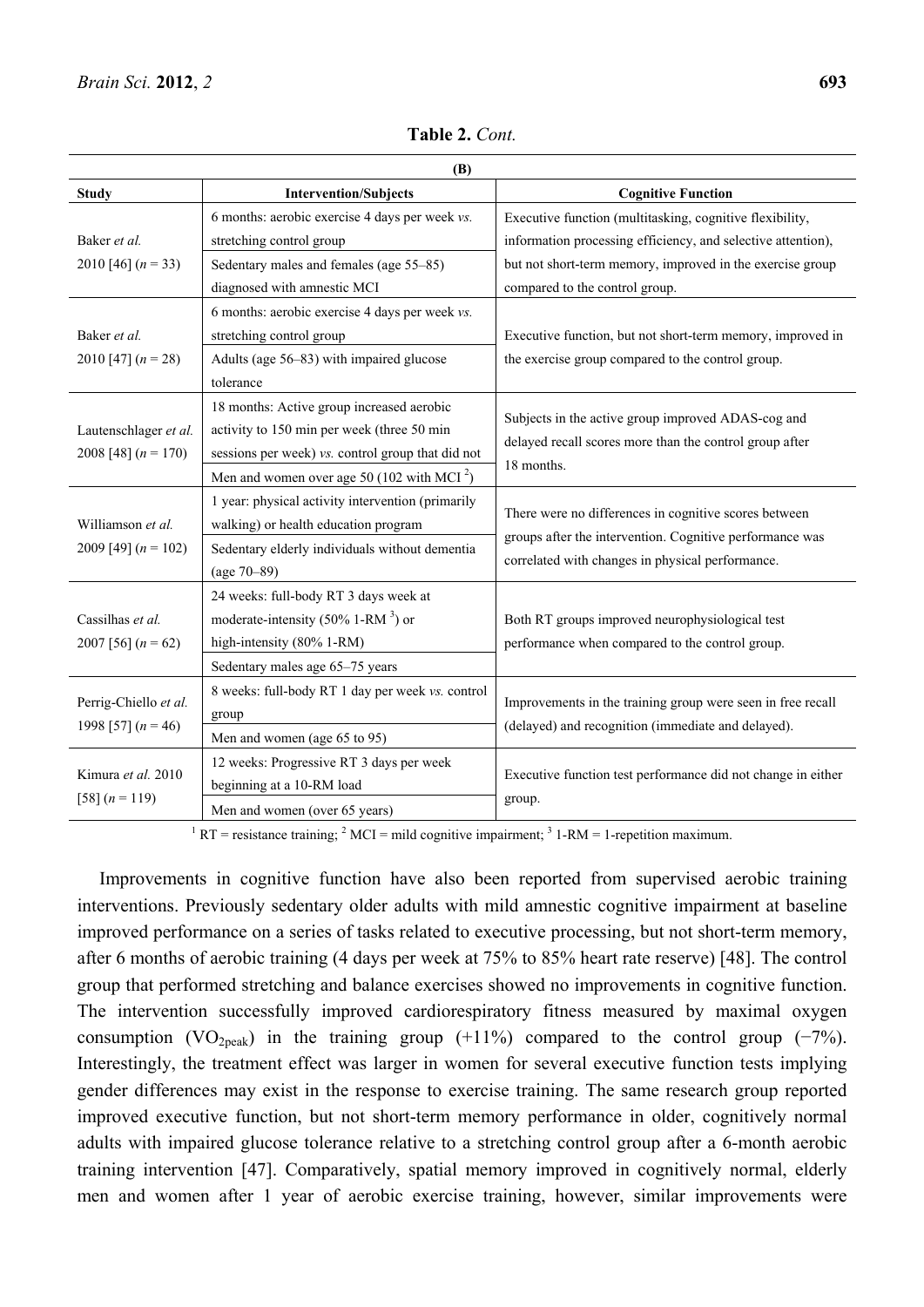reported in the control group that performed only stretching exercises. Higher aerobic fitness level was correlated with spatial memory performance at baseline and at the end of the study for the combined sample, but fitness improvements were not related to improvements in memory. Baseline fitness levels may therefore be an important factor to consider when designing exercise intervention studies [51]. Findings from cross-sectional and experimental analyses support the benefits of exercise training for improving and maintaining cognitive function as indicated by improved performance on tests of memory task and executive function, and reduced risk of cognitive decline and dementia-related mortality in fitter and more active individuals. Problems with available interventional studies include the use of different tests for cognitive function, variability in the exercise training program, and an inability to examine the effects of lifelong activity patterns on dementia risk and cognitive function.

#### **4. Exercise and Neurobiological Changes**

#### *4.1. Animal Studies*

Several studies in animals have examined changes in brain physiology in response to physical activity. In mice, expression of brain-derived neurotrophic factor (BDNF) increased in the hippocampus, and hippocampus and striatum, after level and downhill running, respectively [21]. Others have reported increased mRNA expression of neurotrophic factors [23,59], enhanced signaling in neurogenerative pathways [21], increased expression of neurotransmitters [20,59], and favorable changes in energy metabolism and neurodegenerative markers [60] in the hippocampus of exercised mice. Furthermore, aerobic exercise reduced inflammatory cytokines and oxidative stress [61,62], and increased antioxidant capacity [23] in mice hippocampi. Treadmill exercise also prevented impairment in cognitive function and deleterious neurochemical changes (e.g., oxidative stress, reduced neurotrophic factor levels, neurodegeneration) induced by proline or streptozotocin administration in rats [63,64]. These findings indicate that exercise improves possible mediators of age- and stress-related neurodegeneration, and suggest that anti-inflammatory and antioxidant effects as well as neurochemical alterations in the hippocampus and cortex could mediate putative changes in neurologic function induced by exercise in humans.

Compelling findings from animal studies also suggest exercise training may prevent or reverse age-related changes in brain tissue associated with dementia [59,65,66]. Hippocampal cell proliferation was greater, but there were no differences in neurogenesis between physically active and sedentary transgenic mice predisposed to AD [67]. The findings were the same for physically active mice raised in an environment enriched with cognitive activities. In comparison, both cell proliferation and neurogenesis were enhanced in the dendate gyrus of old mice after 45 days of running when compared to sedentary counterparts [68]. Similarly, running exercise restored hippocampaal neurogenesis and dendritic remodeling after cortisone administration [22], and exercise during midlife reduced glial and vascular markers of aging in old mice [69]. Collectively, these findings suggest that chronic exercise may be protective against age-related changes in neurobiology, including altered expression of neurotrophic factors and neurotransmitters, and enhanced or maintained neuronal proliferation and maturation in the hippocampus.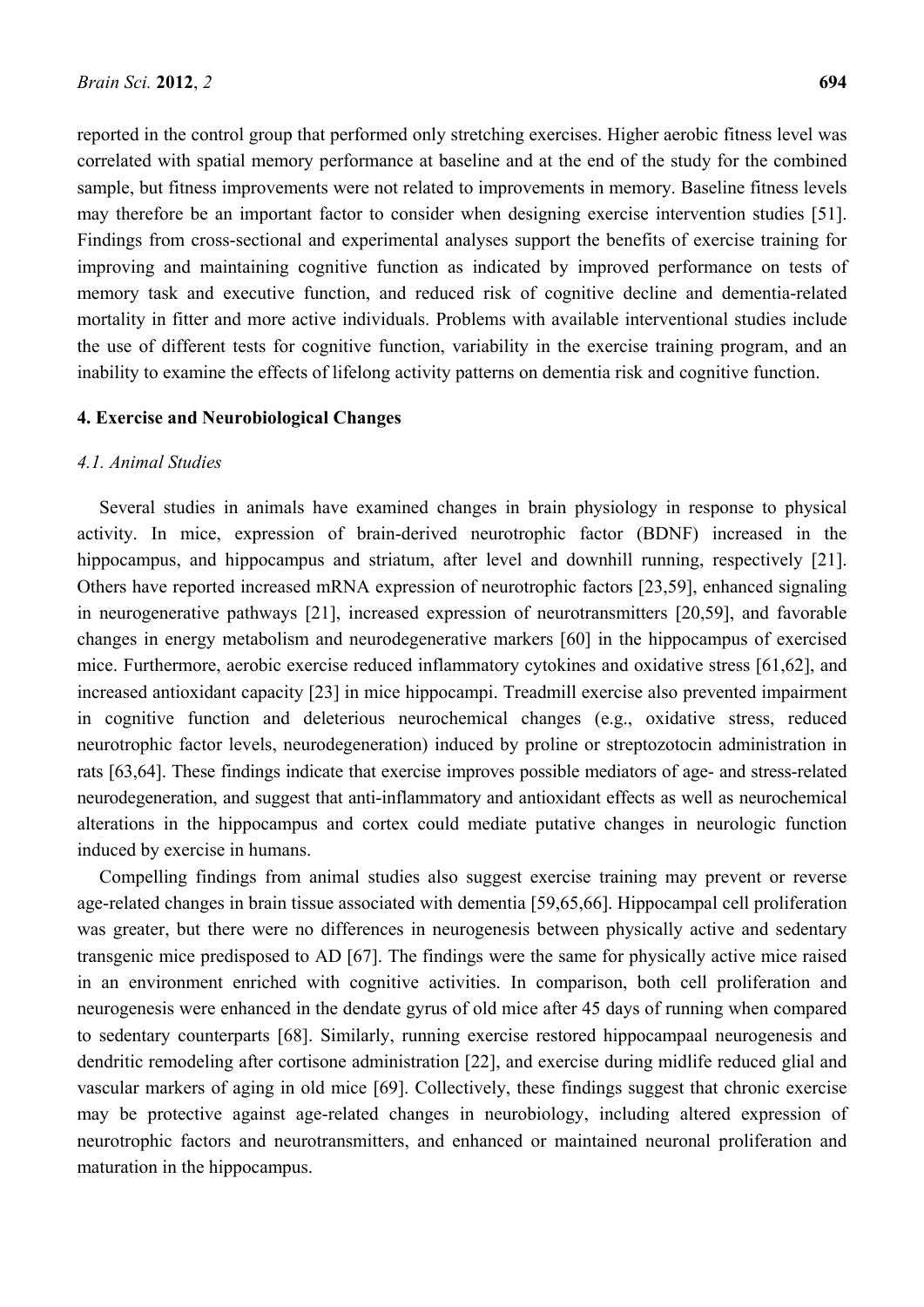## *4.2. Human Studies*

## 4.2.1. Cross-Sectional and Prospective Studies

Cross-sectional and prospective human investigations suggest a relationship between fitness/physical activity level and brain health. In a prospective analysis of older adults, physical activity level at baseline (measured as self-reported number of blocks walked per week) predicted gray matter volume changes over 9 years [13]. In cross-sectional analyses, aerobic fitness  $(VO<sub>2peak</sub>)$  was associated with gray matter volume and white matter integrity in females with relapsing-remitting multiple sclerosis [70] and with parietal and medial temporal volume in early-stage AD patients [43]. Moreover, cardiorespiratory fitness, measured by VO<sub>2peak</sub>, was a significant predictor of right and left hippocampal volume, explaining 7.8% and 12.2% of right and left hippocampal volume, respectively in a group of older adults age 59 to 81 years [41]. Higher aerobic fitness was associated with greater right and left hippocampal volumes, but only left hippocampal volume was reported to be a significant partial mediator of the relationship between aerobic fitness and memory. In addition to hippocampal volume, physical fitness was related to brain levels of NAA [41]. Age is associated with a decline in NAA concentrations in the frontal cortex, but this may be offset by higher fitness levels [42]. NAA concentrations were similar between high and low fitness groups (based on  $VO_{2neak}$ ) in middle-age subjects (age 58–65), but concentrations were greater in fitter when compared to less fit older subjects (age 66–80). These cross-sectional investigations indicate a relationship between higher aerobic fitness level, larger hippocampal volume, and improved neuronal health, and suggest that improvements in cognitive function with aerobic activity may be mediated by neurophysiological and structural changes in the brain.

#### 4.2.2. Interventional Studies

Interventional studies indicate aerobic exercise training increases regional brain volumes. Regional gray and white matter volumes increased and relative risk of brain tissue loss decreased in older non-demented adults performing aerobic exercise training for 6 months when compared to a control group that performed stretching and toning exercises [52]. Hippocampal volume increased between approximately 2% to 16% in small samples of young, healthy subjects after aerobic exercise training [53,54]. In a large sample  $(n = 120)$  of cognitively normal older adults, left and right anterior hippocampal volumes increased after 1 year of aerobic exercise training (walking 4 days per week at 60%–75% HRR) [51]. Improvements were relative to a control group that performed toning and stretching exercises. However, the changes in left (+2.12% in aerobic *vs.* −1.40% in control) and right (+1.97% *vs.* −1.43%) hippocampal volumes were modest. In addition, the standard deviation for volume measurements was  $3-4$  fold larger than the reported mean difference  $(\sim 0.15 \text{ cm}^3)$  between groups indicating that the treatment effect was not large and there may be considerable intra-individual variability in the response. The large variability in hippocamal volume measurements is likely attributable to the multitude of biological and environmental factors that influence human brain physiology (Figure 2).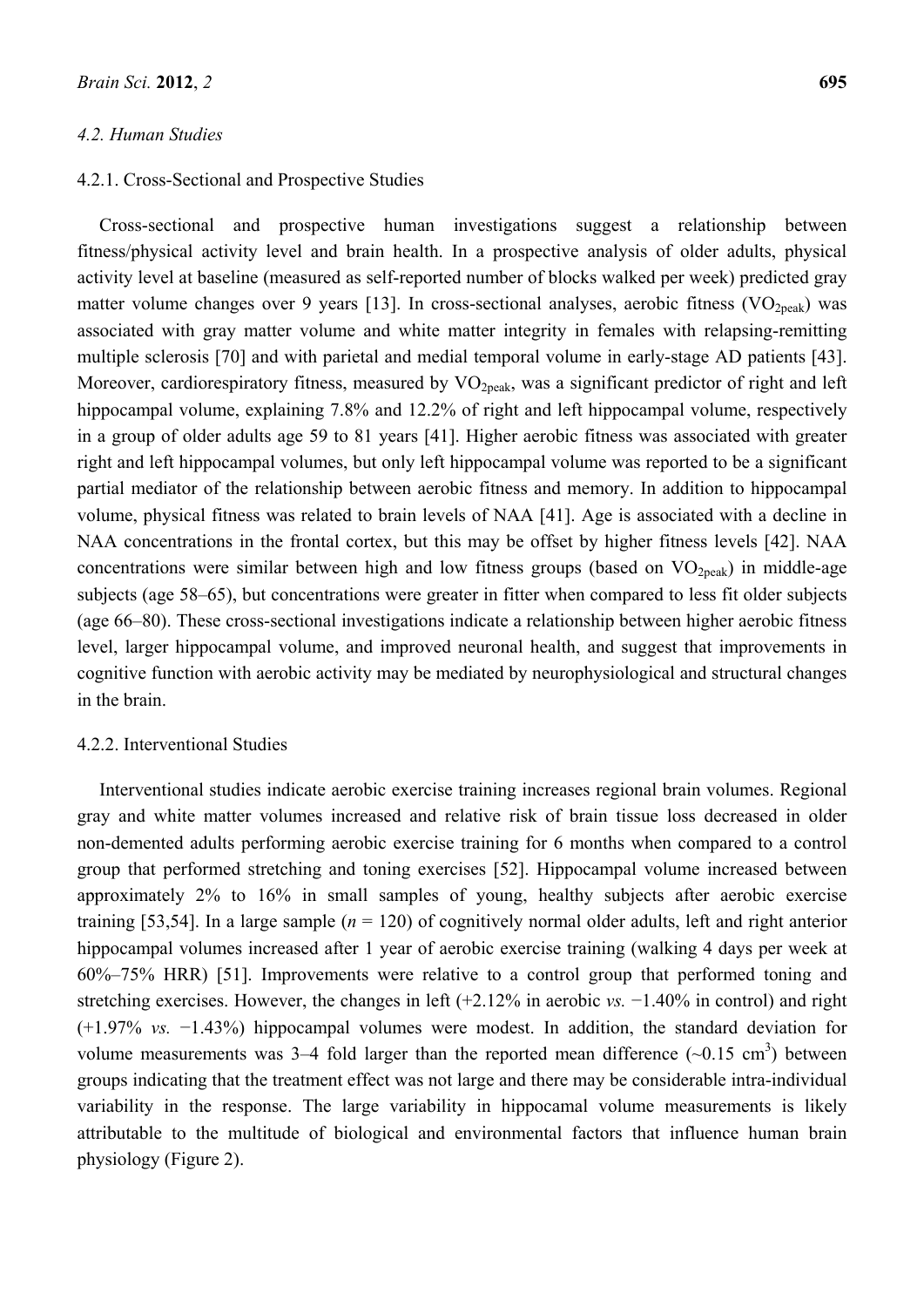

Figure 2. Schematic representing the numerous factors that modulate the relationship between brain function and physical activity.

There appears to be a relationship between fitness improvements and hippocampal volume changes with exercise training. After 1 year of aerobic training, greater improvements in aerobic fitness (VO<sub>2peak</sub>) were moderately but significantly ( $p < 0.001$ ) associated with greater changes in left  $(r = 0.37)$  and right  $(r = 0.40)$  hippocampal volumes. In addition, higher fitness level at baseline was associated with less loss of right anterior hippocampal volume in the control group that did not exercise [50]. Similarly, our group reported modest ( $r^2 = 0.41$ ) but significant ( $p = 0.02$ ) associations between changes in cardiorespiratory fitness (VO<sub>2peak</sub>) and changes in left hippocampal volume after a 10-week aerobic exercise intervention (3 days per week for 40 min at a moderate intensity) in 13 healthy men and women (age 23–45) [54]. Right and left hippocampal volume did not change, which may be related to the heterogenous fitness improvements observed (change in  $VO<sub>2peak</sub>$  range: 0 to 22%). The relationship between changes in cardiorespiratory fitness and increased hippocampal volume suggest that a longer duration intervention more likely to induce more uniform and substantial improvements in fitness may increase hippocampal volume. Increased regional brain volumes in older adults occurred concomitant to significant improvements in aerobic fitness ranging from 8% to 16% [51,53]. Together these findings suggest that improvements in cardiorespiratory fitness may mediate the effects of exercise training on brain volume, and suggest that exercise interventions that result in greater fitness improvement will elicit greater changes in brain volume. However, such theories are speculative and conflict with two meta-analyses of cross-sectional and longitudinal studies examining physical activity and cognition, including a Cochrane review of 11 RCTs [71], which concluded that aerobic fitness changes did not mediate changes in cognitive performance (regional brain volumes not measured) [72].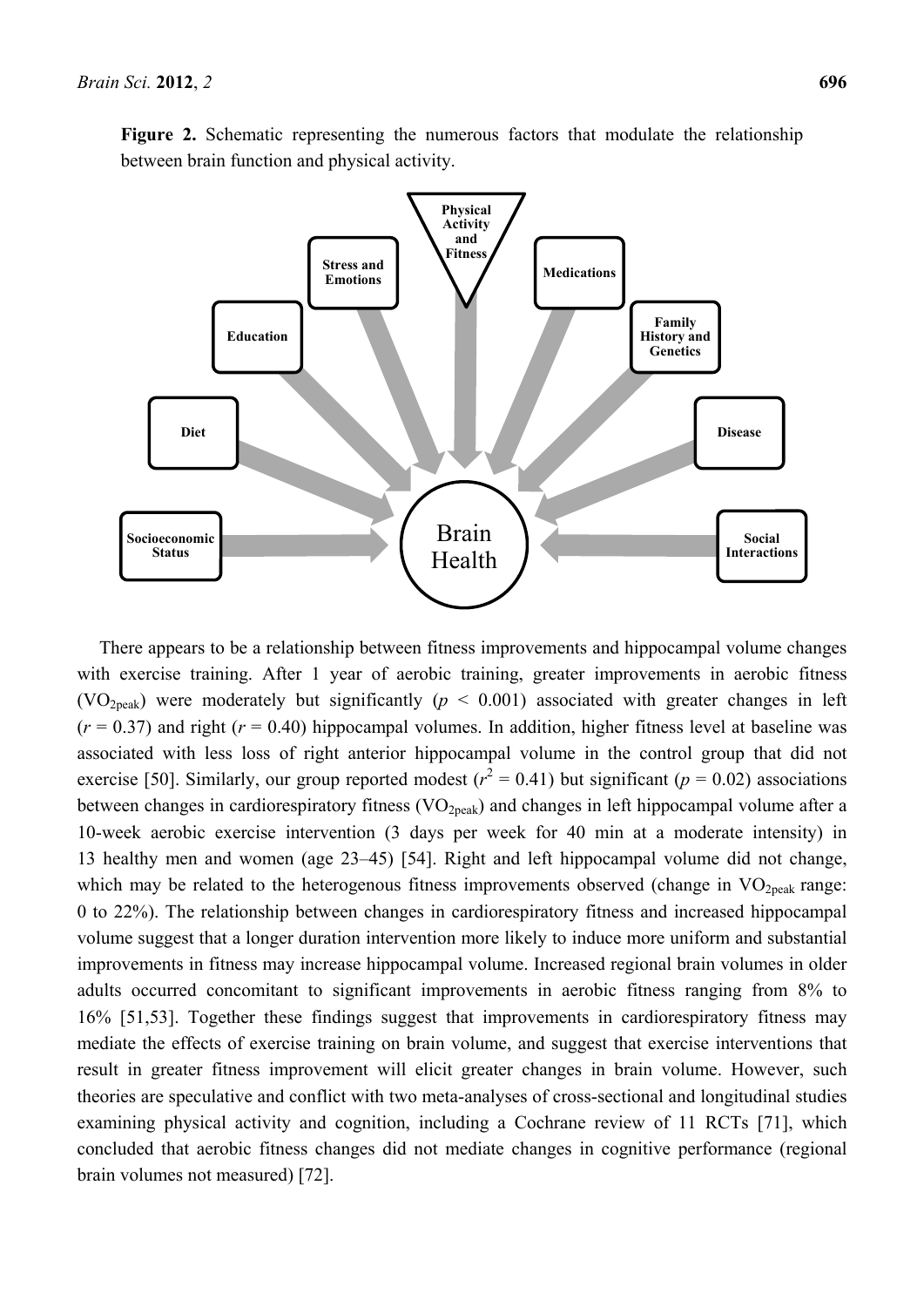#### 4.2.3. Regional Brain Activity

Regional brain activity, measured by changes in the blood oxygen level dependent (BOLD) signal intensity during functional MRI, is altered in those at risk for AD [73,74], in declining MCI [75,76], and in diagnosed AD [74]. The nature of these changes is not well understood, but there appears to be hyperactivity in the medial temporal lobe during cognitive stimulation in the early stages of MCI, prior to the onset of dementia, that is thought to be a consequence of reduced neuronal efficiency [74,75]. As cognitive impairment progresses, hippocampal activation is reduced and there is a compensatory increased in activity in other regions, including the parietal regions [74,76]. Higher fit and aerobically trained groups demonstrated increased prefrontal and parietal cortical activity and decreased activity in the anterior cingulate gyrus during a flanker task designed to elicit activation in the frontal and parietal lobes [77]. Greater activity in a large neural network associated with memory and learning, including the hippocampus, was associated with individual cardiorespiratory fitness level before and after a 6-month cycling program, but only in a group that also performed spatial navigation training [78]. Improvements in cardiorespiratory fitness with training correlated with increased activity in the frontal cortex, the cingulate gyrus, the insula, and the parahippocampal gyrus. Changes in regional brain activity may be related to the previously discussed structural and neurophysiological changes in the brain and may contribute to the cognitive benefits of exercise training.

## **5. Resistance Training**

Several studies have examined the effects of resistance or strength training on cognitive function. In rats, aerobic training (treadmill running) and resistance training (vertical ladder climbing) improved spatial memory task performance; however, training modalities were associated with divergent neurochemical changes in the hippocampus [79]. Improvements in cognitive function were reported in three randomized clinical trials (RCT) of elderly men and women after full-body resistance training programs lasting between 8 weeks and 1 year [55–57]. Improvements were independent of frequency (one or two sessions per week) [55] and intensity (moderate *versus* high-intensity) [56]. In contrast, 12 weeks of progressive resistance training (3 days per week) had no effect on executive cognitive function in another RCT of elderly subjects. Only one study assessed changes in brain volume, and reported a small reduction in whole brain volume after resistance training (−0.43 to −0.32%) [55]. These limited studies and their divergent results suggest that the relationship between chronic resistance training and brain function has not been adequately studied to draw conclusions.

## **6. Conclusions and Directions for Future Research**

Cross-sectional, prospective, and interventional studies provide promising, but not consistent, findings supporting cognitive benefits from regular exercise. Specifically, exercise training and physical activity may maintain or improve performance on hippocampus-related tasks via increased volume or neurophysiological changes. There are major deficiencies in our current understanding of the relationship between physical activity and brain function including the following: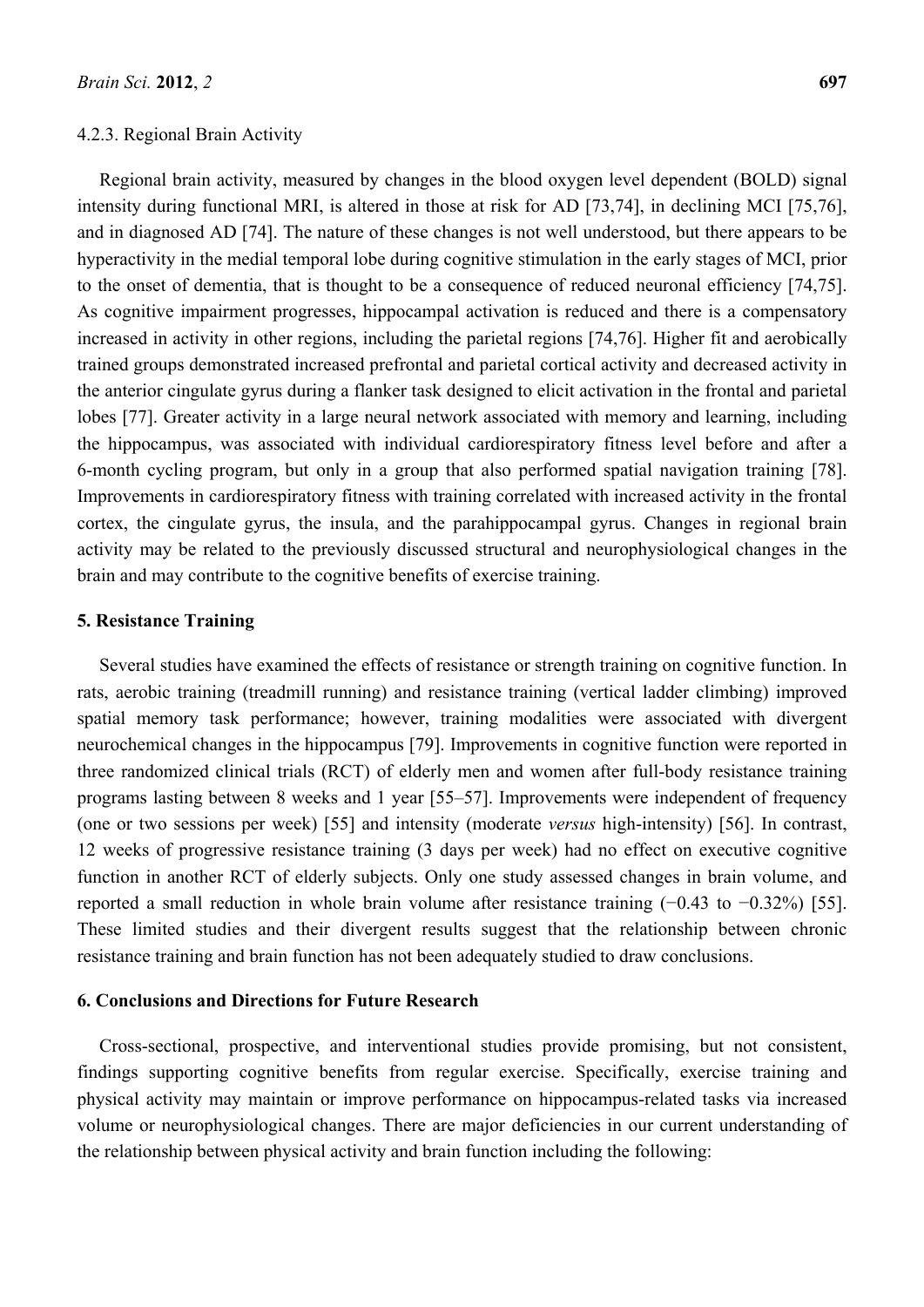# *6.1. How Does Exercise Benefit Brain Function in Special Populations at Risk for Accelerated Brain Tissue Atrophy and Dementia?*

Certain diseases place individuals at an increased risk for the development of dementia and neurodegenerative changes. Studies performed in type 2 diabetics have reported increased risk for dementia [66,80], impaired cognitive performance [81], and accelerated whole brain and hippocampal atrophy [81–85] when compared to non-diabetics. Most of these studies included diabetics being treated with oral anti-diabetic agents and/or insulin therapy and did not exclude subjects with diabetic complications including cardiac disease, hypertension, and vascular disease. Consequently, there have been divergent findings regarding dementia risk and neurophysiological changes in diabetics, possibly because of disparities in diabetes duration, medical therapies used, presence of complications, and the degree of glycemic control within subjects groups [81,83,86].

There is some literature supporting an increased risk for dementia as well as decreased volume and/or altered shape of the hippocampus in depressed older adults [87–90], and particularly in those who experience depressive symptoms in late-life [91]. The effects appear to be more pronounced in the left hemisphere [90,92,93] and left hippocampal volume is inversely related to the rate of cognitive decline in older depressed adults [92,93]. Other conditions associated with accelerated neurodegeneration and cognitive decline include obesity [94–97], hypertension [85,98], and prior cerebral hypoperfusion injury [99–102]. In addition, cancer patients and survivors may be susceptible to cognitive decline and neurodegeneration due to the effects of chemo-therapy [103,104]. Investigations are needed into the effects of habitual physical activity level and structured exercise interventions on the rate and extent of cognitive decline and neurodegeneration in these vulnerable populations.

# *6.2. How Does the Nature of the Exercise Intervention or Physical Activity Influence Cognitive Function and Brain Volume/Physiology?*

Cross-sectional studies suggest those who maintain an active lifestyle better maintain cognitive function and brain tissue integrity [24,25,28,31,41,42,51]. Improved cognitive function and small changes in brain volume were reported after exercise interventions lasting between 6 months and 1 year [48,51,52]. It is unclear if this is a sufficient period of time to adequately assess neurobiological changes in response to exercise. Furthermore, it may be that maintaining an active lifestyle across the lifespan prevents or reduces some of the age-related changes in cognitive function and brain physiology rather than improving these factors per se. Longer-term exercise studies are necessary to determine if (a) exercise can reduce loss of brain tissue volume and cognitive decline with age and (b) long-term chronic exercise across the lifespan can maintain brain function and tissue integrity. In addition, it remains to be determined if activity initiated in late-life confers equivalent benefits to lifelong physical activity, and if the time point, or age, at which the intervention is initiated influences the effectiveness of the intervention.

Other questions that remain include if a threshold "dose" of exercise is necessary to see changes in brain function, specifically does the intensity, duration, or frequency of the exercise session matter? Furthermore, for how long will exercise-induced improvements persist after cessation of exercise training or during periods of reduced physical activity? Improved performance on only 1 of 4 cognitive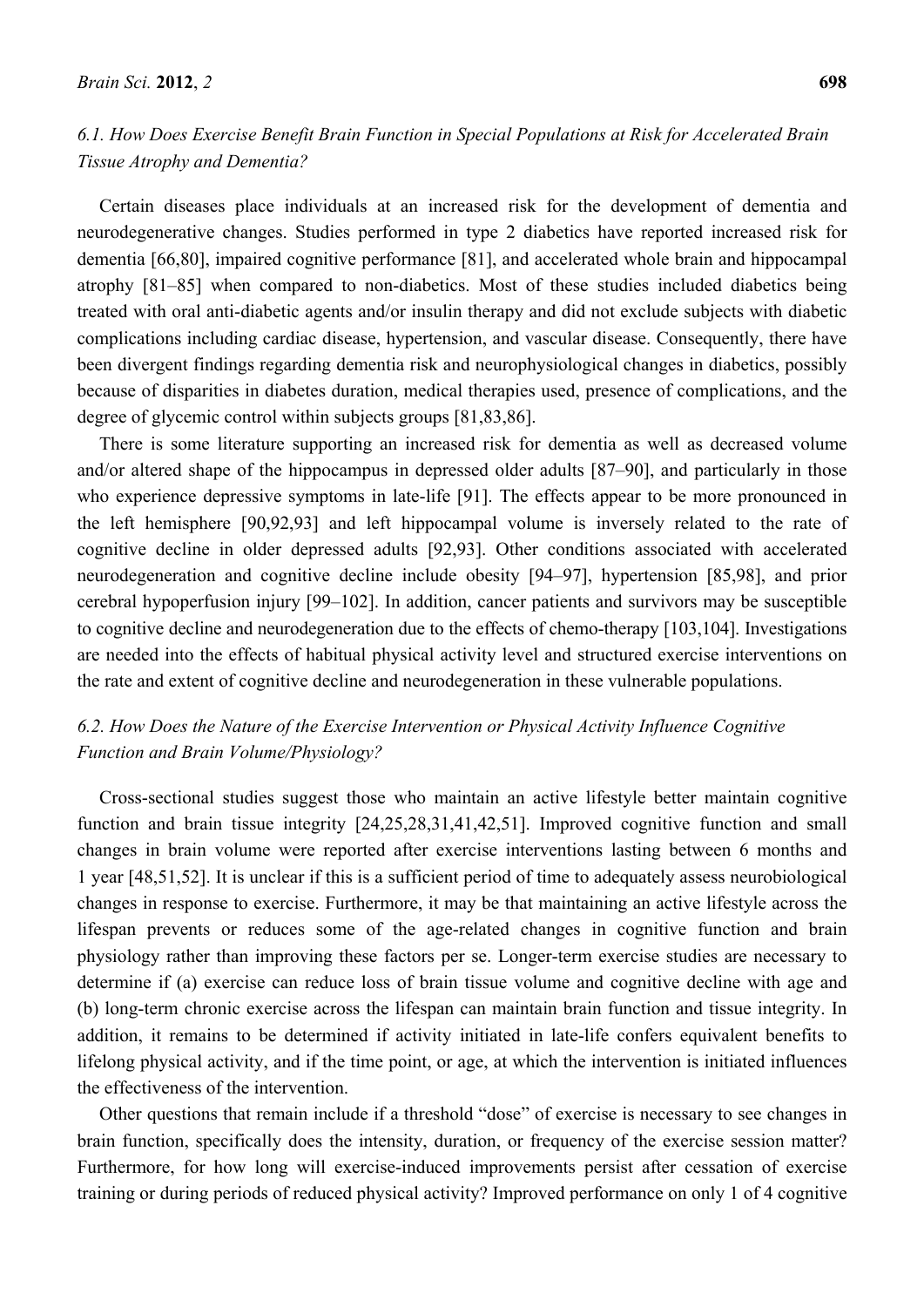tests was maintained 1 year after cessation of a 12-month resistance training program [105], but further research is necessary to determine if aerobic exercise training leads to lasting improvements in brain function. Answering these questions requires a series of investigations comparing different levels of exercise intensity, duration, or frequency. Dose-response determination is complicated by seemingly limitless combinations of training variables that can be prescribed. Finally, the effects of exercise modality on brain function have not been adequately studied. It remains to be clarified if physical activities requiring higher levels of motor complexity or that require more memory function will differentially impact cognitive function or brain physiology. Thus, it is necessary to compare relatively simple motor tasks, such as walking, with activities that are more complex, such as dancing, game playing, and resistance training.

# *6.3. How Does Physical Activity Interact with Certain Medications to Affect Brain Function and Physiology?*

Certain medications may improve or impair cognitive performance and thus have synergistic or antagonist interactions with exercise training interventions. For example, some antiepileptic medications have been associated with improved (e.g., levetiracetam, tiagabine) or impaired (e.g., phenobarbital, primidone, carbamazepine, phenytoin, and topiramate) cognitive function [106]. There is also limited evidence of a relationship between anticholinergic medications and cognitive impairment [107]. Carriers of the ApoE epsilon-4 allele may be especially sensitive to cognitive effects of anticholinergic medications [108]. Conflicting reports exist regarding the relationship of statin usage, cognitive function, and dementia risk [109]. In a few studies and in select few patient reports, impaired memory and cognitive performance have been reported approximately 2 months after statin therapy initiation [110–112]. Others have reported no change [113] or improved [114–116] cognitive function with statin therapy. There are promising findings from animal and human studies that statins may prevent or attenuate pathological neural and vascular changes associated with vascular and Alzheimer's dementia [117–119]; for reviews see [120–122]. The interaction between pharmacological therapy and physical activity in influencing neurobiology and cognitive function is a relatively unexplored area that deservers further attention.

In conclusion, current research suggests that active individuals and those prescribed structured exercise regimes demonstrate improved cognitive function and reduced brain atrophy and/or neurodegeneration, particulary in the hippocampus. The relationship between physical activity and brain function is complicated by a multitude of modifying factors, including stress, education, socioeconomic status, medications, diseases, cardiovascular risk factors, and other health behaviors that are nearly impossible to control in human studies (Figure 2). The potential for exercise training to delay or attenuate age-related decrements in cognitive performance and neurobiology is an important field of study because of the possible benefit to the health and independence of a growing elderly population and to the larger social and economic environment. Directions for future research include targeting vulnerable clinical populations, optimizing exercise training variables, and examining the synergistic relationship between pharmacological and non-pharmacological therapies.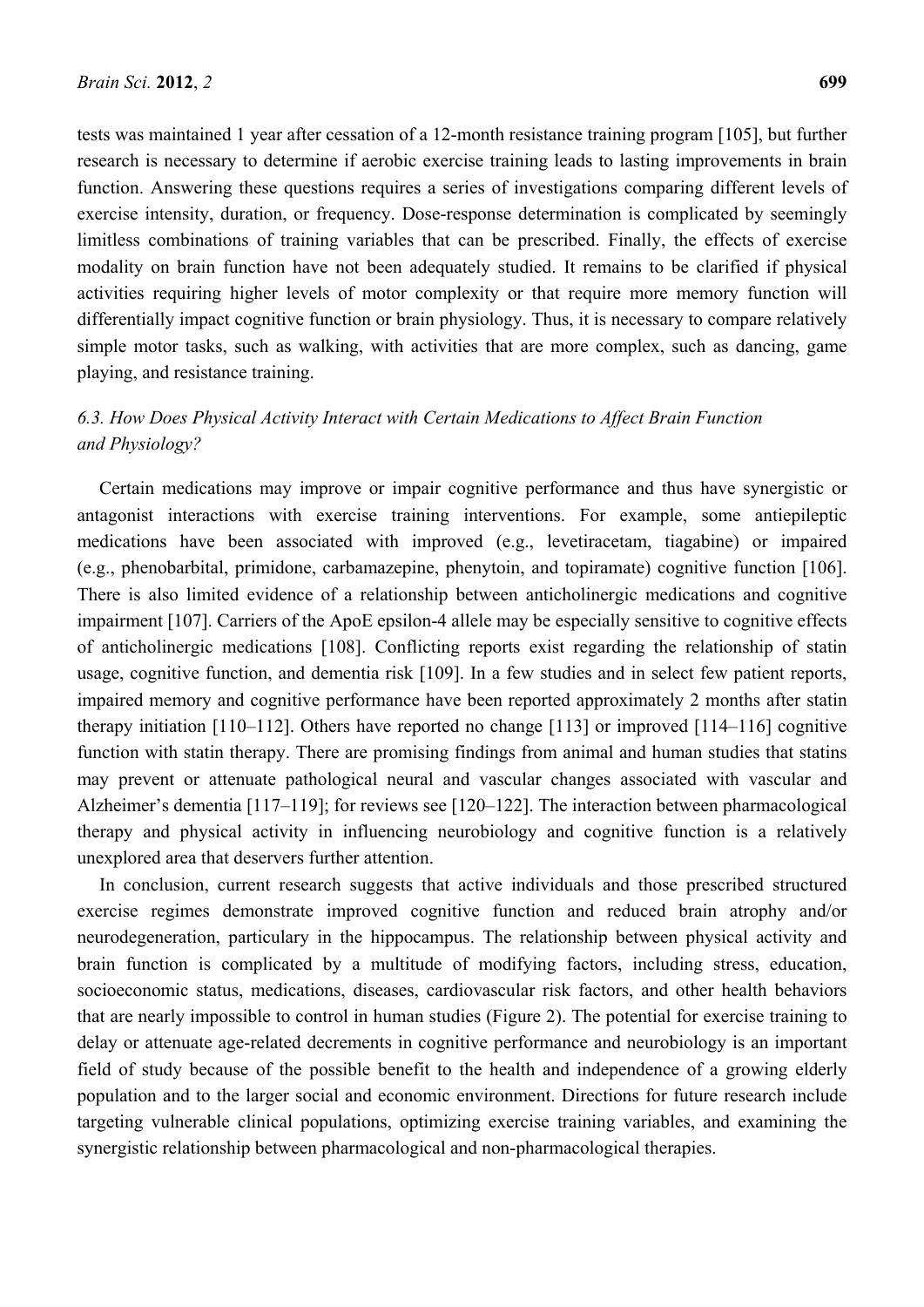# **Conflict of Interest**

The authors declare no conflict of interest.

# **References**

- 1. Vincent, G.K.; Velkoff, V.A. *Population Estimates and Projections*; US Census Bureau: Suitland, MD, USA, May 2010.
- 2. Bernstein, R.; Edwards, T. *An Older and More Diverse Nation by Midcentury*; US Census Bureau: Suitland, MD, USA, 14 August 2008.
- 3. Driscoll, I.; Davatzikos, C.; An, Y.; Wu, X.; Shen, D.; Kraut, M.; Resnick, S.M. Longitudinal pattern of regional brain volume change differentiates normal aging from mci. *Neurology* **2009**, *72*, 1906–1913.
- 4. Alzheimer's Association. Alzheimer's disease facts and figures. *Alzheimers Dement.* **2012**, *8*, 131–168.
- 5. *Cognitive Impairment: A Call for Action, Now!*; Center for Disease Control and Prevention: Atlanta, GA, USA, February 2011.
- 6. Jernigan, T.L.; Archibald, S.L.; Fennema-Notestine, C.; Gamst, A.C.; Stout, J.C.; Bonner, J.; Hesselink, J.R. Effects of age on tissues and regions of the cerebrum and cerebellum. *Neurobiol. Aging* **2001**, *22*, 581–594.
- 7. Driscoll, I.; Hamilton, D.A.; Petropoulos, H.; Yeo, R.A.; Brooks, W.M.; Baumgartner, R.N.; Sutherland, R.J. The aging hippocampus: Cognitive, biochemical and structural findings. *Cereb. Cortex* **2003**, *13*, 1344–1351.
- 8. Moffett, J.R.; Ross, B.; Arun, P.; Madhavarao, C.N.; Namboodiri, A.M. *N*-acetylaspartate in the CNS: From neurodiagnostics to neurobiology. *Prog. Neurobiol.* **2007**, *81*, 89–131.
- 9. Piolino, P.; Desgranges, B.; Hubert, V.; Bernard, F.A.; Matuszewski, V.; Chetelat, G.; Baron, J.C.; Eustache, F. Reliving lifelong episodic autobiographical memories via the hippocampus: A correlative resting pet study in healthy middle-aged subjects. *Hippocampus* **2008**, *18*, 445–459.
- 10. Kesslak, J.P.; Nalcioglu, O.; Cotman, C.W. Quantification of magnetic resonance scans for hippocampal and parahippocampal atrophy in Alzheimer's disease. *Neurology* **1991**, *41*, 51–54.
- 11. Astur, R.S.; Taylor, L.B.; Mamelak, A.N.; Philpott, L.; Sutherland, R.J. Humans with hippocampus damage display severe spatial memory impairments in a virtual morris water task. *Behav. Brain Res.* **2002**, *132*, 77–84.
- 12. Ramos, J.M. Preserved learning about allocentric cues but impaired flexible memory expression in rats with hippocampal lesions. *Neurobiol. Learn. Mem.* **2010**, *93*, 506–514.
- 13. Erickson, K.I.; Raji, C.A.; Lopez, O.L.; Becker, J.T.; Rosano, C.; Newman, A.B.; Gach, H.M.; Thompson, P.M.; Ho, A.J.; Kuller, L.H. Physical activity predicts gray matter volume in late adulthood: The cardiovascular health study. *Neurology* **2010**, *75*, 1415–1422.
- 14. Eckerstrom, C.; Olsson, E.; Borga, M.; Ekholm, S.; Ribbelin, S.; Rolstad, S.; Starck, G.; Edman, A.; Wallin, A.; Malmgren, H. Small baseline volume of left hippocampus is associated with subsequent conversion of MCI into dementia: The goteborg mci study. *J. Neurol. Sci.* **2008**, *272*, 48–59.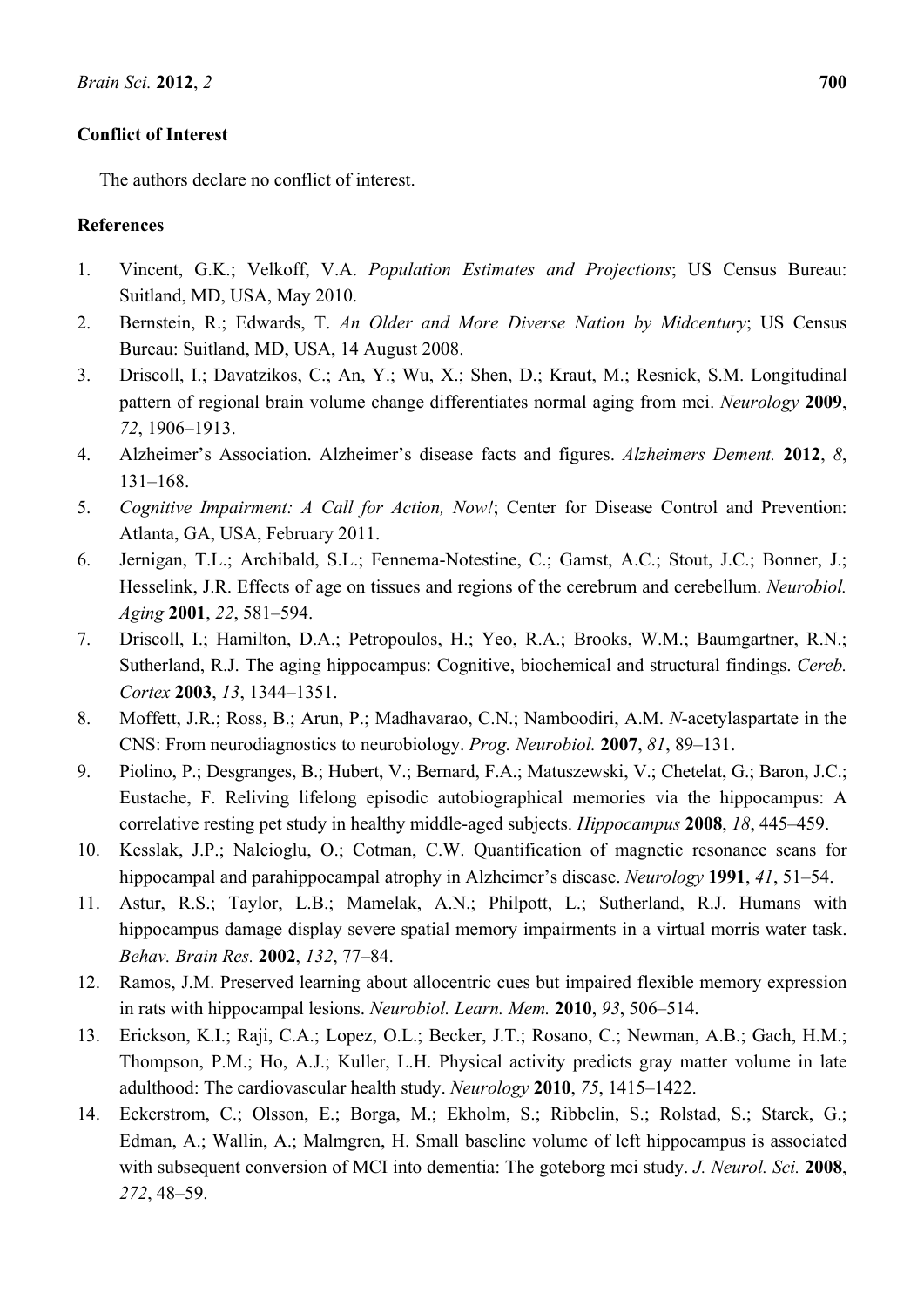- 15. Van der Borght, K.; Havekes, R.; Bos, T.; Eggen, B.J.; van der Zee, E.A. Exercise improves memory acquisition and retrieval in the Y-maze task: Relationship with hippocampal neurogenesis. *Behav. Neurosci.* **2007**, *121*, 324–334.
- 16. Vedovelli, K.; Silveira, E.; Velho, E.; Stertz, L.; Kapczinski, F.; Schroder, N.; Bromberg, E. Effects of increased opportunity for physical exercise and learning experiences on recognition memory and brain-derived neurotrophic factor levels in brain and serum of rats. *Neuroscience*  **2011**, *199*, 284–291.
- 17. Langdon, K.D.; Corbett, D. Improved working memory following novel combinations of physical and cognitive activity. *Neurorehabil. Neural Repair* **2012**, *26*, 523–532.
- 18. Pietrelli, A.; Lopez-Costa, J.; Goni, R.; Brusco, A.; Basso, N. Aerobic exercise prevents age-dependent cognitive decline and reduces anxiety-related behaviors in middle-aged and old rats. *Neuroscience* **2012**, *202*, 252–266.
- 19. Akhavan, M.M.; Emami-Abarghoie, M.; Sadighi-Moghaddam, B.; Safari, M.; Yousefi, Y.; Rashidy-Pour, A. Hippocampal angiotensin II receptors play an important role in mediating the effect of voluntary exercise on learning and memory in rat. *Brain Res.* **2008**, *1232*, 132–138.
- 20. Liu, Y.F.; Chen, H.I.; Yu, L.; Kuo, Y.M.; Wu, F.S.; Chuang, J.I.; Liao, P.C.; Jen, C.J. Upregulation of hippocampal TrkB and synaptotagmin is involved in treadmill exercise-enhanced aversive memory in mice. *Neurobiol. Learn. Mem.* **2008**, *90*, 81–89.
- 21. Aguiar, A.S., Jr.; Speck, A.E.; Prediger, R.D.; Kapczinski, F.; Pinho, R.A. Downhill training upregulates mice hippocampal and striatal brain-derived neurotrophic factor levels. *J. Neural Transm.* **2008**, *115*, 1251–1255.
- 22. Yau, S.Y.; Lau, B.W.; Tong, J.B.; Wong, R.; Ching, Y.P.; Qiu, G.; Tang, S.W.; Lee, T.M.; So, K.F. Hippocampal neurogenesis and dendritic plasticity support running-improved spatial learning and depression-like behaviour in stressed rats. *PloS One* **2011**, *6*, e24263.
- 23. Nakajima, S.; Ohsawa, I.; Ohta, S.; Ohno, M.; Mikami, T. Regular voluntary exercise cures stress-induced impairment of cognitive function and cell proliferation accompanied by increases in cerebral IGF-1 and GST activity in mice. *Behav. Brain Res.* **2010**, *211*, 178–184.
- 24. Buchman, A.S.; Boyle, P.A.; Yu, L.; Shah, R.C.; Wilson, R.S.; Bennett, D.A. Total daily physical activity and the risk of AD and cognitive decline in older adults. *Neurology* **2012**, *78*, 1323–1324.
- 25. Geda, Y.E.; Roberts, R.O.; Knopman, D.S.; Christianson, T.J.; Pankratz, V.S.; Ivnik, R.J.; Boeve, B.F.; Tangalos, E.G.; Petersen, R.C.; Rocca, W.A. Physical exercise, aging, and mild cognitive impairment: A population-based study. *Arch. Neurol.* **2010**, *67*, 80–86.
- 26. Liu, R.; Sui, X.; Laditka, J.N.; Church, T.S.; Colabianchi, N.; Hussey, J.; Blair, S.N. Cardiorespiratory fitness as a predictor of dementia mortality in men and women. *Med. Sci. Sports Exerc.* **2012**, *44*, 253–259.
- 27. Middleton, L.E.; Mitnitski, A.; Fallah, N.; Kirkland, S.A.; Rockwood, K. Changes in cognition and mortality in relation to exercise in late life: A population based study. *PloS One* **2008**, *3*, e3124.
- 28. Yaffe, K.; Barnes, D.; Nevitt, M.; Lui, L.Y.; Covinsky, K. A prospective study of physical activity and cognitive decline in elderly women: Women who walk. *Arch. Intern. Med.* **2001**, *161*, 1703–1708.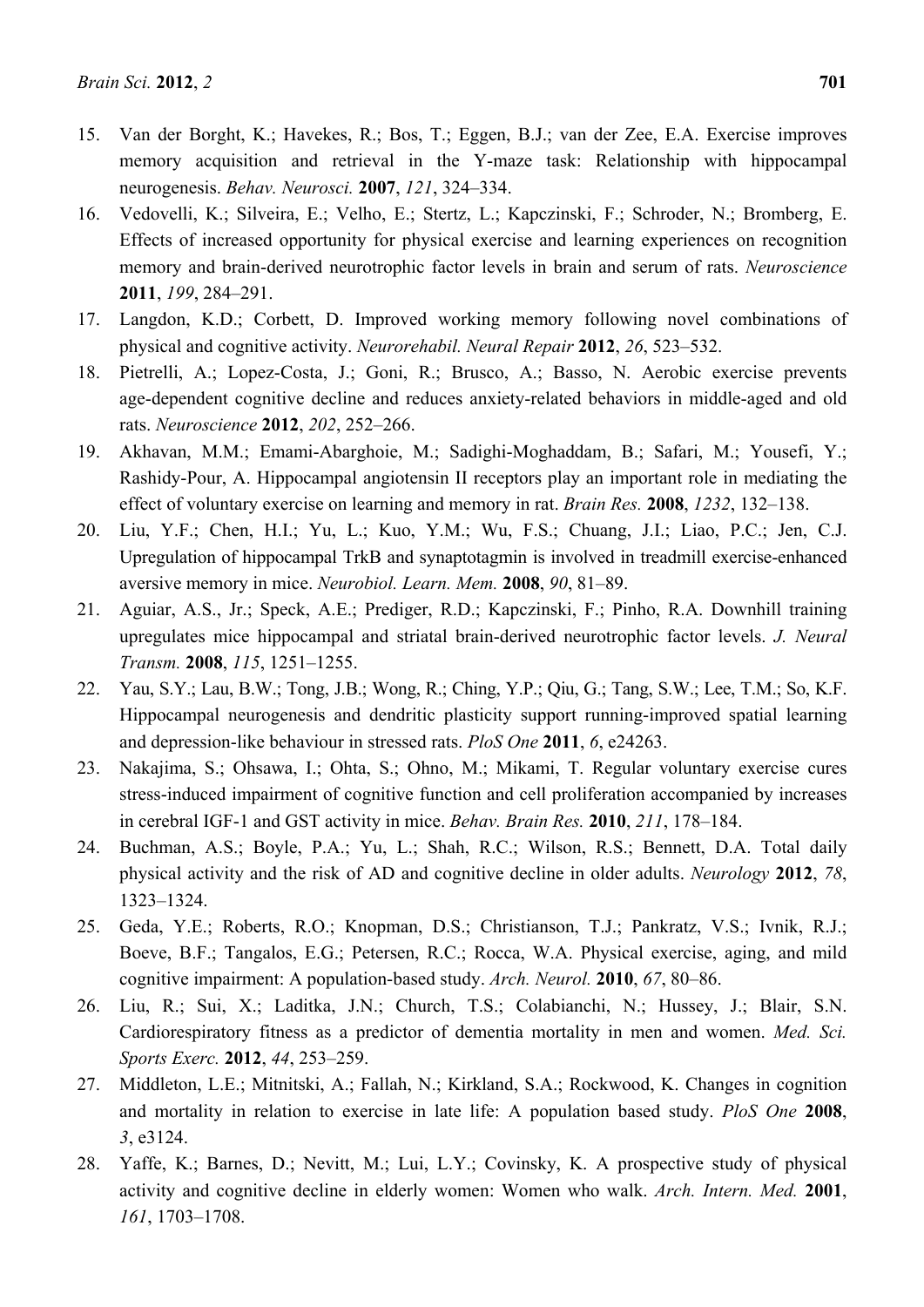- 29. Andel, R.; Crowe, M.; Pedersen, N.L.; Fratiglioni, L.; Johansson, B.; Gatz, M. Physical exercise at midlife and risk of dementia three decades later: A population-based study of swedish twins. *J. Gerontol. A Biol. Sci. Med. Sci.* **2008**, *63*, 62–66.
- 30. Etgen, T.; Sander, D.; Huntgeburth, U.; Poppert, H.; Forstl, H.; Bickel, H. Physical activity and incident cognitive impairment in elderly persons: The invade study. *Arch. Intern. Med.* **2010**, *170*, 186–193.
- 31. Middleton, L.E.; Barnes, D.E.; Lui, L.Y.; Yaffe, K. Physical activity over the life course and its association with cognitive performance and impairment in old age. *J. Am. Geriatr. Soc.* **2010**, *58*, 1322–1326.
- 32. Landi, F.; Russo, A.; Barillaro, C.; Cesari, M.; Pahor, M.; Danese, P.; Bernabei, R.; Onder, G. Physical activity and risk of cognitive impairment among older persons living in the community. *Aging Clin. Exp. Res.* **2007**, *19*, 410–416.
- 33. Tierney, M.C.; Moineddin, R.; Morra, A.; Manson, J.; Blake, J. Intensity of recreational physical activity throughout life and later life cognitive functioning in women. *J. Alzheimers Dis.* **2010**, *22*, 1331–1338.
- 34. Winker, R.; Lukas, I.; Perkmann, T.; Haslacher, H.; Ponocny, E.; Lehrner, J.; Tscholakoff, D.; Dal-Bianco, P. Cognitive function in elderly marathon runners: Cross-sectional data from the marathon trial (APSOEM). *Wien. Klin. Wochenschr.* **2010**, *122*, 704–716.
- 35. Arntzen, K.A.; Schirmer, H.; Wilsgaard, T.; Mathiesen, E.B. Impact of cardiovascular risk factors on cognitive function: The Tromso study. *Eur. J. Neurol.* **2011**, *18*, 737–743.
- 36. Brummelman, P.; Sattler, M.G.; Meiners, L.C.; Elderson, M.F.; Dullaart, R.P.; van den Berg, G.; Koerts, J.; Tucha, O.; Wolffenbuttel, B.H.; van den Bergh, A.C.; *et al.* Cognitive performance after postoperative pituitary radiotherapy: A dosimetric study of the hippocampus and the prefrontal cortex. *Eur. J. Endocrinol.* **2012**, *166*, 171–179.
- 37. Larson, E.B.; Wang, L.; Bowen, J.D.; McCormick, W.C.; Teri, L.; Crane, P.; Kukull, W. Exercise is associated with reduced risk for incident dementia among persons 65 years of age and older. *Ann. Intern. Med.* **2006**, *144*, 73–81.
- 38. Middleton, L.E.; Manini, T.M.; Simonsick, E.M.; Harris, T.B.; Barnes, D.E.; Tylavsky, F.; Brach, J.S.; Everhart, J.E.; Yaffe, K. Activity energy expenditure and incident cognitive impairment in older adults. *Arch. Intern. Med.* **2011**, *171*, 1251–1257.
- 39. Weuve, J.; Kang, J.H.; Manson, J.E.; Breteler, M.M.; Ware, J.H.; Grodstein, F. Physical activity, including walking, and cognitive function in older women. *JAMA* **2004**, *292*, 1454–1461.
- 40. Hamer, M.; Chida, Y. Physical activity and risk of neurodegenerative disease: A systematic review of prospective evidence. *Psychol. Med.* **2009**, *39*, 3–11.
- 41. Erickson, K.I.; Prakash, R.S.; Voss, M.W.; Chaddock, L.; Hu, L.; Morris, K.S.; White, S.M.; Wojcicki, T.R.; McAuley, E.; Kramer, A.F. Aerobic fitness is associated with hippocampal volume in elderly humans. *Hippocampus* **2009**, *19*, 1030–1039.
- 42. Erickson, K.I.; Weinstein, A.M.; Sutton, B.P.; Prakash, R.S.; Voss, M.W.; Chaddock, L.; Szabo, A.N.; Mailey, E.L.; White, S.M.; Wojcicki, T.R.; *et al.* Beyond vascularization: Aerobic fitness is associated with *n*-acetylaspartate and working memory. *Brain Behav.* **2012**, *2*, 32–41.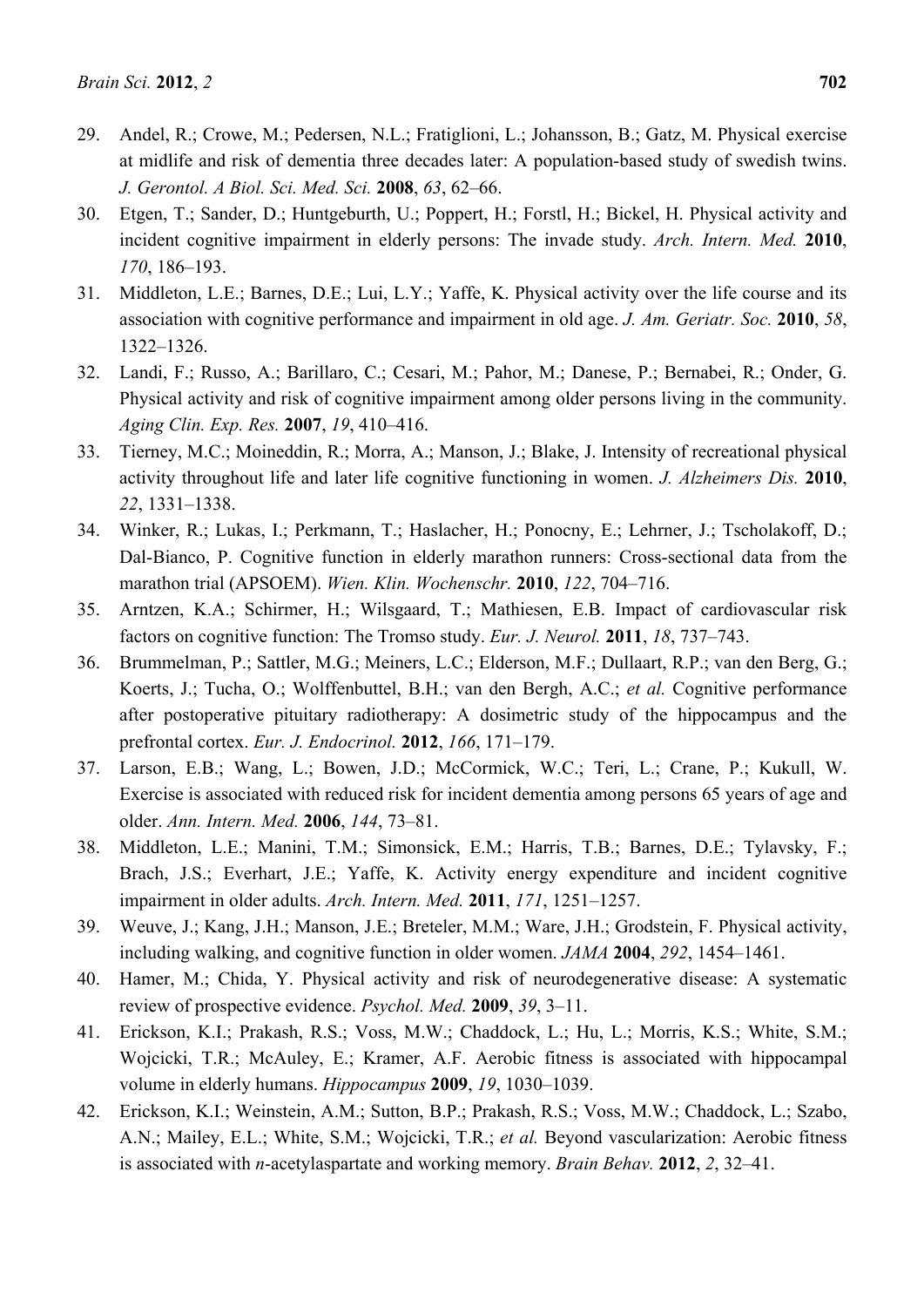- 43. Honea, R.A.; Thomas, G.P.; Harsha, A.; Anderson, H.S.; Donnelly, J.E.; Brooks, W.M.; Burns, J.M. Cardiorespiratory fitness and preserved medial temporal lobe volume in Alzheimer disease. *Alzheimer Dis. Assoc. Disord.* **2009**, *23*, 188–197.
- 44. Bassett, D.R., Jr.; Howley, E.T. Limiting factors for maximum oxygen uptake and determinants of endurance performance. *Med. Sci. Sports Exerc.* **2000**, *32*, 70–84.
- 45. McCullough, P.A.; Franklin, B.A.; Leifer, E.; Fonarow, G.C. Impact of reduced kidney function on cardiopulmonary fitness in patients with systolic heart failure. *Am. J. Nephrol.* **2010**, *32*, 226–233.
- 46. Smith, P.J.; Blumenthal, J.A.; Hoffman, B.M.; Cooper, H.; Strauman, T.A.; Welsh-Bohmer, K.; Browndyke, J.N.; Sherwood, A. Aerobic exercise and neurocognitive performance: A meta-analytic review of randomized controlled trials. *Psychosom. Med.* **2010**, *72*, 239–252.
- 47. Baker, L.D.; Frank, L.L.; Foster-Schubert, K.; Green, P.S.; Wilkinson, C.W.; McTiernan, A.; Cholerton, B.A.; Plymate, S.R.; Fishel, M.A.; Watson, G.S.; *et al.* Aerobic exercise improves cognition for older adults with glucose intolerance, a risk factor for Alzheimer's disease. *J. Alzheimers Dis.* **2010**, *22*, 569–579.
- 48. Baker, L.D.; Frank, L.L.; Foster-Schubert, K.; Green, P.S.; Wilkinson, C.W.; McTiernan, A.; Plymate, S.R.; Fishel, M.A.; Watson, G.S.; Cholerton, B.A.; *et al.* Effects of aerobic exercise on mild cognitive impairment: A controlled trial. *Arch. Neurol.* **2010**, *67*, 71–79.
- 49. Lautenschlager, N.T.; Cox, K.L.; Flicker, L.; Foster, J.K.; van Bockxmeer, F.M.; Xiao, J.; Greenop, K.R.; Almeida, O.P. Effect of physical activity on cognitive function in older adults at risk for Alzheimer disease: A randomized trial. *JAMA* **2008**, *300*, 1027–1037.
- 50. Williamson, J.D.; Espeland, M.; Kritchevsky, S.B.; Newman, A.B.; King, A.C.; Pahor, M.; Guralnik, J.M.; Pruitt, L.A.; Miller, M.E.; Investigators, L.S. Changes in cognitive function in a randomized trial of physical activity: Results of the lifestyle interventions and independence for elders pilot study. *J. Gerontol. A Biol. Sci. Med. Sci.* **2009**, *64*, 688–694.
- 51. Erickson, K.I.; Voss, M.W.; Prakash, R.S.; Basak, C.; Szabo, A.; Chaddock, L.; Kim, J.S.; Heo, S.; Alves, H.; White, S.M.; *et al.* Exercise training increases size of hippocampus and improves memory. *Proc. Natl. Acad. Sci. USA* **2011**, *108*, 3017–3022.
- 52. Colcombe, S.J.; Erickson, K.I.; Scalf, P.E.; Kim, J.S.; Prakash, R.; McAuley, E.; Elavsky, S.; Marquez, D.X.; Hu, L.; Kramer, A.F. Aerobic exercise training increases brain volume in aging humans. *J. Gerontol. A Biol. Sci. Med. Sci.* **2006**, *61*, 1166–1170.
- 53. Pajonk, F.G.; Wobrock, T.; Gruber, O.; Scherk, H.; Berner, D.; Kaizl, I.; Kierer, A.; Muller, S.; Oest, M.; Meyer, T.; *et al.* Hippocampal plasticity in response to exercise in schizophrenia. *Arch. Gen. Psychiatry* **2010**, *67*, 133–143.
- 54. Parker, B.A.; Thompson, P.D.; Jordan, K.C.; Grimaldi, A.S.; Assaf, M.; Jagannathan, K.; Pearlson, G.D. Effect of exercise training on hippocampal volume in humans: A pilot study. *Res. Q. Exerc. Sport* **2011**, *82*, 585–591.
- 55. Liu-Ambrose, T.; Nagamatsu, L.S.; Graf, P.; Beattie, B.L.; Ashe, M.C.; Handy, T.C. Resistance training and executive functions: A 12-month randomized controlled trial. *Arch. Intern. Med.*  **2010**, *170*, 170–178.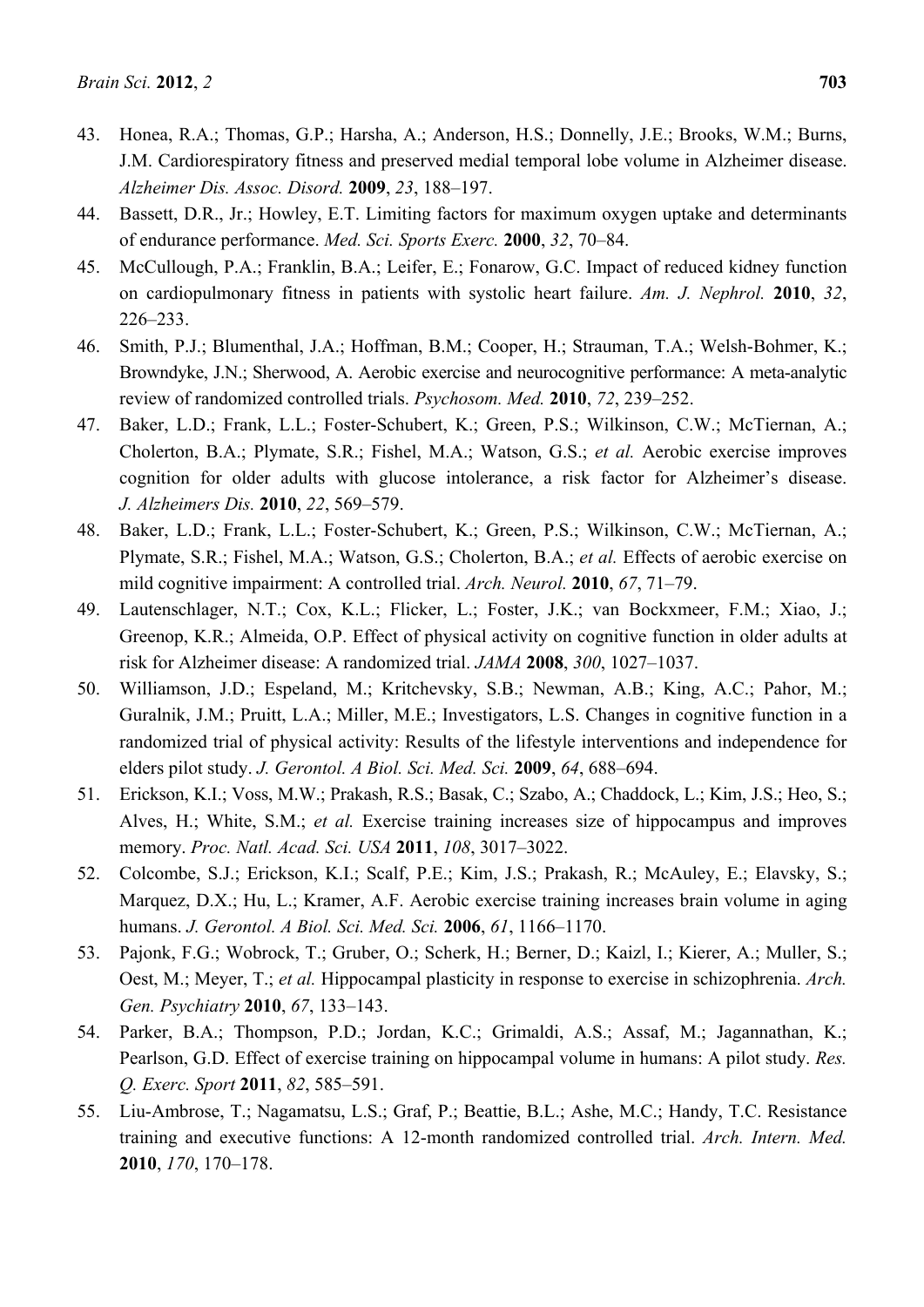- 56. Cassilhas, R.C.; Viana, V.A.; Grassmann, V.; Santos, R.T.; Santos, R.F.; Tufik, S.; Mello, M.T. The impact of resistance exercise on the cognitive function of the elderly. *Med. Sci. Sports Exerc.*  **2007**, *39*, 1401–1407.
- 57. Perrig-Chiello, P.; Perrig, W.J.; Ehrsam, R.; Staehelin, H.B.; Krings, F. The effects of resistance training on well-being and memory in elderly volunteers. *Age Ageing* **1998**, *27*, 469–475.
- 58. Kimura, K.; Obuchi, S.; Arai, T.; Nagasawa, H.; Shiba, Y.; Wantanabe, S.; Kojima, S. The influence of short-term strength training on health-related quality of life and executive cognitive function. *J. Physiol. Anthro*. **2010**, *29*, 95–101.
- 59. Lou, S.J.; Liu, J.Y.; Chang, H.; Chen, P.J. Hippocampal neurogenesis and gene expression depend on exercise intensity in juvenile rats. *Brain Res.* **2008**, *1210*, 48–55.
- 60. Bayod, S.; Del Valle, J.; Canudas, A.M.; Lalanza, J.F.; Sanchez-Roige, S.; Camins, A.; Escorihuela, R.M.; Pallas, M. Long-term treadmill exercise induces neuroprotective molecular changes in rat brain. *J. Appl. Physiol.* **2011**, *111*, 1380–1390.
- 61. Pervaiz, N.; Hoffman-Goetz, L. Freewheel training alters mouse hippocampal cytokines. *Int. J. Sports Med.* **2011**, *32*, 889–895.
- 62. Santin, K.; da Rocha, R.F.; Cechetti, F.; Quincozes-Santos, A.; de Souza, D.F.; Nardin, P.; Rodrigues, L.; Leite, M.C.; Moreira, J.C.; Salbego, C.G.; *et al.* Moderate exercise training and chronic caloric restriction modulate redox status in rat hippocampus. *Brain Res.* **2011**, *1421*, 1–10.
- 63. Ferreira, A.F.; Real, C.C.; Rodrigues, A.C.; Alves, A.S.; Britto, L.R. Short-term, moderate exercise is capable of inducing structural, BDNF-independent hippocampal plasticity. *Brain Res.*  **2011**, *1425*, 111–122.
- 64. Rodrigues, L.; Dutra, M.F.; Ilha, J.; Biasibetti, R.; Quincozes-Santos, A.; Leite, M.C.; Marcuzzo, S.; Achaval, M.; Goncalves, C.A. Treadmill training restores spatial cognitive deficits and neurochemical alterations in the hippocampus of rats submitted to an intracerebroventricular administration of streptozotocin. *J. Neural Transm.* **2010**, *117*, 1295–1305.
- 65. Garcia-Mesa, Y.; Lopez-Ramos, J.C.; Gimenez-Llort, L.; Revilla, S.; Guerra, R.; Gruart, A.; Laferla, F.M.; Cristofol, R.; Delgado-Garcia, J.M.; Sanfeliu, C. Physical exercise protects against Alzheimer's disease in 3xTg-AD mice. *J. Alzheimers Dis.* **2011**, *24*, 421–454.
- 66. Van den Berg, E.; Kessels, R.P.; de Haan, E.H.; Kappelle, L.J.; Biessels, G.J. Mild impairments in cognition in patients with type 2 diabetes mellitus: The use of the concepts MCI and CIND. *J. Neurol. Neurosurg. Psychiatry* **2005**, *76*, 1466–1467.
- 67. Catlow, B.J.; Rowe, A.R.; Clearwater, C.R.; Mamcarz, M.; Arendash, G.W.; Sanchez-Ramos, J. Effects of environmental enrichment and physical activity on neurogenesis in transgenic PS1/APP mice. *Brain Res.* **2009**, *1256*, 173–179.
- 68. Van Praag, H.; Shubert, T.; Zhao, C.; Gage, F.H. Exercise enhances learning and hippocampal neurogenesis in aged mice. *J. Neurosci.* **2005**, *25*, 8680–8685.
- 69. Latimer, C.S.; Searcy, J.L.; Bridges, M.T.; Brewer, L.D.; Popovic, J.; Blalock, E.M.; Landfield, P.W.; Thibault, O.; Porter, N.M. Reversal of glial and neurovascular markers of unhealthy brain aging by exercise in middle-aged female mice. *PloS One* **2011**, *6*, e26812.
- 70. Prakash, R.S.; Snook, E.M.; Motl, R.W.; Kramer, A.F. Aerobic fitness is associated with gray matter volume and white matter integrity in multiple sclerosis. *Brain Res.* **2010**, *1341*, 41–51.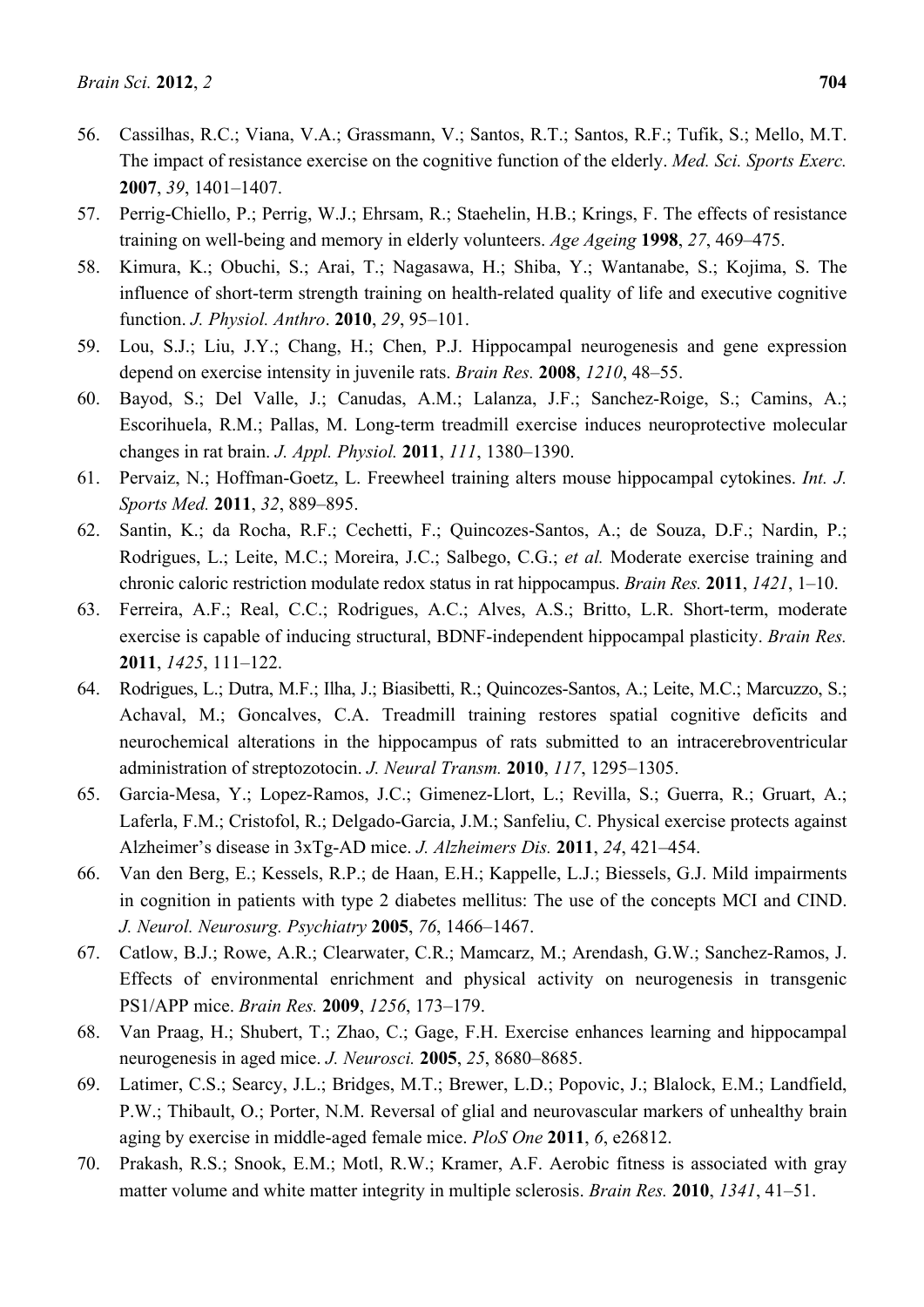- 71. Angevaren, M.; Aufdemkampe, G.; Verhaar, H.J.; Aleman, A.; Vanhees, L. Physical activity and enhanced fitness to improve cognitive function in older people without known cognitive impairment. *Cochrane Database Syst. Rev.* **2008**, doi:10.1002/14651858.CD005381.pub3.
- 72. Etnier, J.L.; Nowell, P.M.; Landers, D.M.; Sibley, B.A. A meta-regression to examine the relationship between aerobic fitness and cognitive performance. *Brain Res. Rev.* **2006**, *52*, 119–130.
- 73. Bookheimer, S.Y.; Strojwas, M.H.; Cohen, M.S.; Saunders, A.M.; Pericak-Vance, M.A.; Mazziotta, J.C.; Small, G.W. Patterns of brain activation in people at risk for Alzheimer's disease. *N. Engl. J. Med.* **2000**, *343*, 450–456.
- 74. Johnson, K.A.; Fox, N.C.; Sperling, R.A.; Klunk, W.E. Brain imaging in Alzheimer disease. *Cold Spring Harb. Perspect. Med.* **2012**, *2*, doi:10.1101/cshperspect.a006213.
- 75. Miller, S.L.; Fenstermacher, E.; Bates, J.; Blacker, D.; Sperling, R.A.; Dickerson, B.C. Hippocampal activation in adults with mild cognitive impairment predicts subsequent cognitive decline. *J. Neurol. Neurosurg. Psychiatry* **2008**, *79*, 630–635.
- 76. Vannini, P.; Almkvist, O.; Dierks, T.; Lehmann, C.; Wahlund, L.O. Reduced neuronal efficacy in progressive mild cognitive impairment: A prospective fmri study on visuospatial processing. *Psychiatry Res.* **2007**, *156*, 43–57.
- 77. Colcombe, S.J.; Kramer, A.F.; Erickson, K.I.; Scalf, P.; McAuley, E.; Cohen, N.J.; Webb, A.; Jerome, G.J.; Marquez, D.X.; Elavsky, S. Cardiovascular fitness, cortical plasticity, and aging. *Proc. Natl. Acad. Sci. USA* **2004**, *101*, 3316–3321.
- 78. Holzschneider, K.; Wolbers, T.; Roder, B.; Hotting, K. Cardiovascular fitness modulates brain activation associated with spatial learning. *Neuroimage* **2012**, *59*, 3003–3014.
- 79. Cassilhas, R.C.; Lee, K.S.; Fernandes, J.; Oliveira, M.G.; Tufik, S.; Meeusen, R.; de Mello, M.T. Spatial memory is improved by aerobic and resistance exercise through divergent molecular mechanisms. *Neuroscience* **2012**, *202*, 309–317.
- 80. Cheng, G.; Huang, C.; Deng, H.; Wang, H. Diabetes as a risk factor for dementia and mild cognitive impairment: A meta-analysis of longitudinal studies. *Intern. Med. J.* **2012**, *42*, 484–491.
- 81. Gold, S.M.; Dziobek, I.; Sweat, V.; Tirsi, A.; Rogers, K.; Bruehl, H.; Tsui, W.; Richardson, S.; Javier, E.; Convit, A. Hippocampal damage and memory impairments as possible early brain complications of type 2 diabetes. *Diabetologia* **2007**, *50*, 711–719.
- 82. Bruehl, H.; Sweat, V.; Tirsi, A.; Shah, B.; Convit, A. Obese adolescents with type 2 diabetes mellitus have hippocampal and frontal lobe volume reductions. *Neurosci. Med.* **2011**, *2*, 34–42.
- 83. Den Heijer, T.; Vermeer, S.E.; van Dijk, E.J.; Prins, N.D.; Koudstaal, P.J.; Hofman, A.; Breteler, M.M. Type 2 diabetes and atrophy of medial temporal lobe structures on brain MRI. *Diabetologia* **2003**, *46*, 1604–1610.
- 84. Hayashi, K.; Kurioka, S.; Yamaguchi, T.; Morita, M.; Kanazawa, I.; Takase, H.; Wada, A.; Kitagaki, H.; Nagai, A.; Bokura, H.; *et al.* Association of cognitive dysfunction with hippocampal atrophy in elderly japanese people with type 2 diabetes. *Diabetes Res. Clin. Pract.*  **2011**, *94*, 180–185.
- 85. Korf, E.S.; White, L.R.; Scheltens, P.; Launer, L.J. Midlife blood pressure and the risk of hippocampal atrophy: The honolulu asia aging study. *Hypertension* **2004**, *44*, 29–34.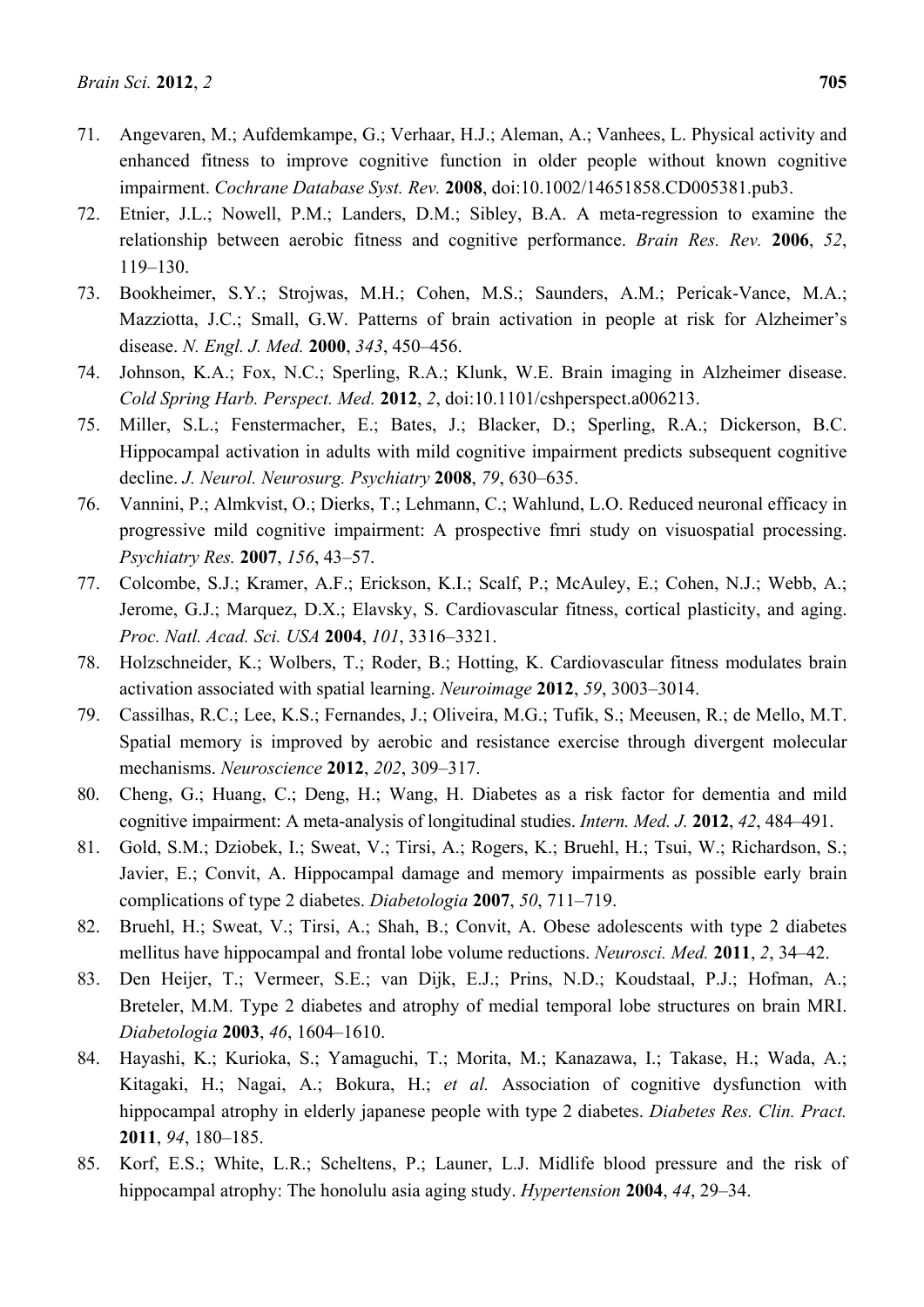- 86. Korf, E.S.; White, L.R.; Scheltens, P.; Launer, L.J. Brain aging in very old men with type 2 diabetes: The Honolulu-Asia aging study. *Diabetes Care* **2006**, *29*, 2268–2274.
- 87. Qiu, A.; Taylor, W.D.; Zhao, Z.; MacFall, J.R.; Miller, M.I.; Key, C.R.; Payne, M.E.; Steffens, D.C.; Krishnan, K.R. Apoe related hippocampal shape alteration in geriatric depression. *Neuroimage* **2009**, *44*, 620–626.
- 88. Steffens, D.C.; McQuoid, D.R.; Payne, M.E.; Potter, G.G. Change in hippocampal volume on magnetic resonance imaging and cognitive decline among older depressed and nondepressed subjects in the neurocognitive outcomes of depression in the elderly study. *Am. J. Geriatr. Psychiatry* **2011**, *19*, 4–12.
- 89. Videbech, P.; Ravnkilde, B. Hippocampal volume and depression: A meta-analysis of MRI studies. *Am. J. Psychiatry* **2004**, *161*, 1957–1966.
- 90. Zhao, Z.; Taylor, W.D.; Styner, M.; Steffens, D.C.; Krishnan, K.R.; MacFall, J.R. Hippocampus shape analysis and late-life depression. *PloS One* **2008**, *3*, e1837.
- 91. Barnes, D.E.; Yaffe, K.; Byers, A.L.; McCormick, M.; Schaefer, C.; Whitmer, R.A. Midlife *vs*. late-life depressive symptoms and risk of dementia: Differential effects for Alzheimer disease and vascular dementia. *Arch. Gen. Psychiatry* **2012**, *69*, 493–498.
- 92. Sachs-Erisson, N.; Sawyer, K.; Corsentino, E.; Collins, N.; Steffens, D.C. The moderating effect of the apoe small element of 4 allele on the relationship between hippocampal volume and cognitive decline in older depressed patients. *Am. J. Geriatr. Psychiatry* **2011**, *19*, 23–32.
- 93. Steffens, D.C.; Payne, M.E.; Greenberg, D.L.; Byrum, C.E.; Welsh-Bohmer, K.A.; Wagner, H.R.; MacFall, J.R. Hippocampal volume and incident dementia in geriatric depression. *Am. J. Geriatr. Psychiatry* **2002**, *10*, 62–71.
- 94. Ho, A.J.; Raji, C.A.; Becker, J.T.; Lopez, O.L.; Kuller, L.H.; Hua, X.; Lee, S.; Hibar, D.; Dinov, I.D.; Stein, J.L.; *et al.* Obesity is linked with lower brain volume in 700 AD and MCI patients. *Neurobiol. Aging* **2010**, *31*, 1326–1339.
- 95. Jagust, W.; Harvey, D.; Mungas, D.; Haan, M. Central obesity and the aging brain. *Arch. Neurol.*  **2005**, *62*, 1545–1548.
- 96. Raji, C.A.; Ho, A.J.; Parikshak, N.N.; Becker, J.T.; Lopez, O.L.; Kuller, L.H.; Hua, X.; Leow, A.D.; Toga, A.W.; Thompson, P.M. Brain structure and obesity. *Hum. Brain Mapp.* **2010**, *31*, 353–364.
- 97. Taki, Y.; Kinomura, S.; Sato, K.; Inoue, K.; Goto, R.; Okada, K.; Uchida, S.; Kawashima, R.; Fukuda, H. Relationship between body mass index and gray matter volume in 1428 healthy individuals. *Obesity* **2008**, *16*, 119–124.
- 98. Den Heijer, T.; Launer, L.J.; Prins, N.D.; van Dijk, E.J.; Vermeer, S.E.; Hofman, A.; Koudstaal, P.J.; Breteler, M.M. Association between blood pressure, white matter lesions, and atrophy of the medial temporal lobe. *Neurology* **2005**, *64*, 263–267.
- 99. Di Paola, M.; Caltagirone, C.; Fadda, L.; Sabatini, U.; Serra, L.; Carlesimo, G.A. Hippocampal atrophy is the critical brain change in patients with hypoxic amnesia. *Hippocampus* **2008**, *18*, 719–728.
- 100. Fotuhi, M.; Do, D.; Jack, C. Modifiable factors that alter the size of the hippocampus with ageing. *Nat. Rev. Neurol.* **2012**, *8*, 189–202.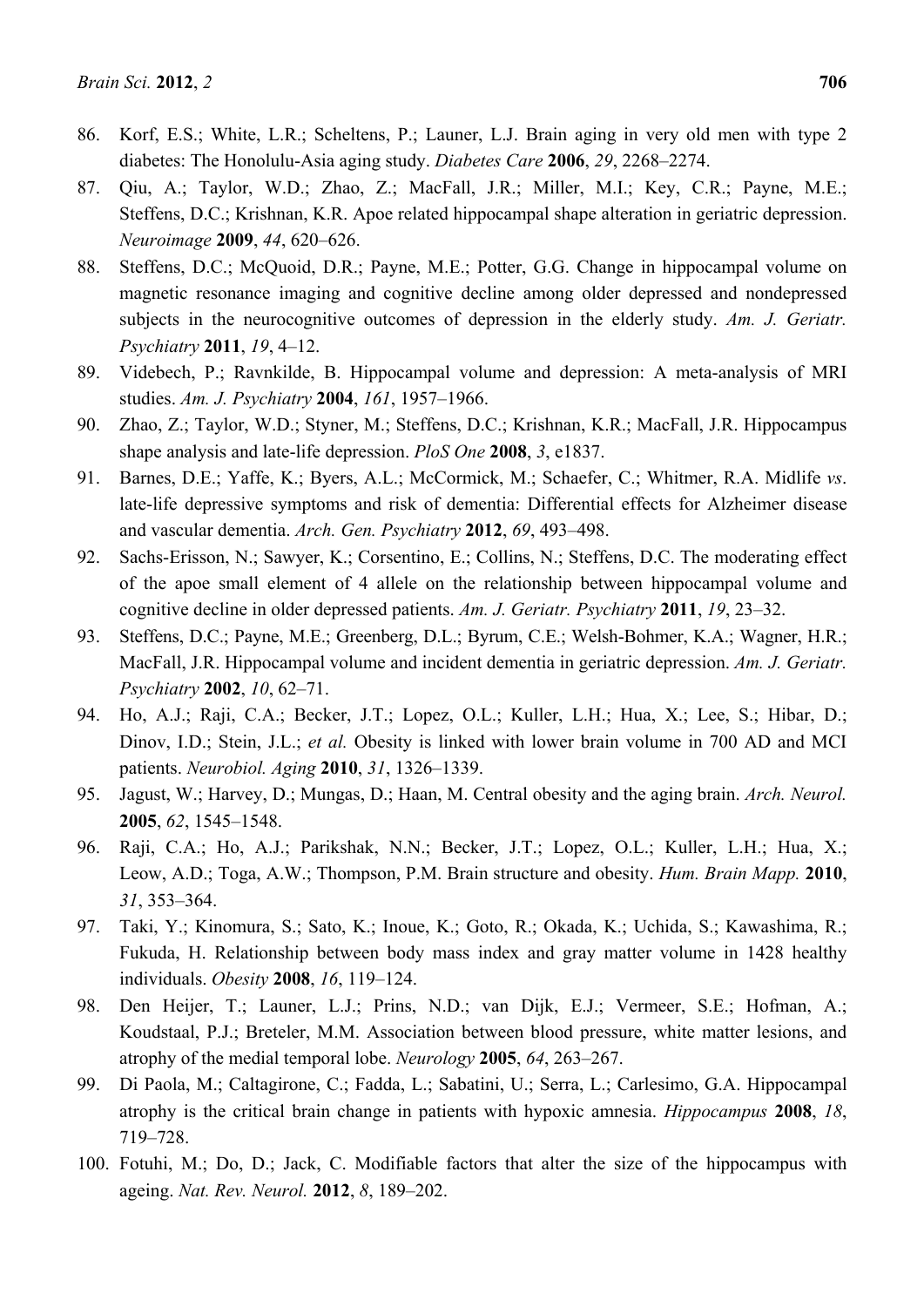- 101. Fujioka, M.; Nishio, K.; Miyamoto, S.; Hiramatsu, K.I.; Sakaki, T.; Okuchi, K.; Taoka, T.; Fujioka, S. Hippocampal damage in the human brain after cardiac arrest. *Cerebrovasc. Dis.* **2000**, *10*, 2–7.
- 102. Horstmann, A.; Frisch, S.; Jentzsch, R.T.; Muller, K.; Villringer, A.; Schroeter, M.L. Resuscitating the heart but losing the brain: Brain atrophy in the aftermath of cardiac arrest. *Neurology* **2010**, *74*, 306–312.
- 103. Briones, T.L.; Woods, J. Chemotherapy-induced cognitive impairment is associated with decreases in cell proliferation and histone modifications. *BMC Neurosci.* **2011**, *12*, 124.
- 104. Winocur, G.; Henkelman, M.; Wojtowicz, J.M.; Zhang, H.; Binns, M.A.; Tannock, I.F. The effects of chemotherapy on cognitive function in a mouse model: A prospective study. *Clin. Cancer Res.* **2012**, *18*, 3112–3121.
- 105. Davis, J.C.; Marra, C.A.; Beattie, B.L.; Robertson, M.C.; Najafzadeh, M.; Graf, P.; Nagamatsu, L.S.; Liu-Ambrose, T. Sustained cognitive and economic benefits of resistance training among community-dwelling senior women: A 1-year follow-up study of the brain power study. *Arch. Intern. Med.* **2010**, *170*, 2036–2038.
- 106. Eddy, C.M.; Rickards, H.E.; Cavanna, A.E. The cognitive impact of antiepileptic drugs. *Ther. Adv. Neurol. Disord.* **2011**, *4*, 385–407.
- 107. Fox, C.; Richardson, K.; Maidment, I.D.; Savva, G.M.; Matthews, F.E.; Smithard, D.; Coulton, S.; Katona, C.; Boustani, M.A.; Brayne, C. Anticholinergic medication use and cognitive impairment in the older population: The medical research council cognitive function and ageing study. *J. Am. Geriatr. Soc.* **2011**, *59*, 1477–1483.
- 108. Nebes, R.D.; Pollock, B.G.; Perera, S.; Halligan, E.M.; Saxton, J.A. The greater sensitivity of elderly APOE epsilon4 carriers to anticholinergic medications is independent of cerebrovascular disease risk. *Am. J. Geriatr. Pharmacother.* **2012**, *10*, 185–192.
- 109. Wagstaff, L.R.; Mitton, M.W.; Arvik, B.M.; Doraiswamy, P.M. Statin-associated memory loss: Analysis of 60 case reports and review of the literature. *Pharmacotherapy* **2003**, *23*, 871–880.
- 110. King, D.S.; Wilburn, A.J.; Wofford, M.R.; Harrell, T.K.; Lindley, B.J.; Jones, D.W. Cognitive impairment associated with atorvastatin and simvastatin. *Pharmacotherapy* **2003**, *23*, 1663–1667.
- 111. Muldoon, M.F.; Barger, S.D.; Ryan, C.M.; Flory, J.D.; Lehoczky, J.P.; Matthews, K.A.; Manuck, S.B. Effects of lovastatin on cognitive function and psychological well-being. *Am. J. Med.* **2000**, *108*, 538–546.
- 112. Muldoon, M.F.; Ryan, C.M.; Sereika, S.M.; Flory, J.D.; Manuck, S.B. Randomized trial of the effects of simvastatin on cognitive functioning in hypercholesterolemic adults. *Am. J. Med.* **2004**, *117*, 823–829.
- 113. Ancelin, M.L.; Carriere, I.; Barberger-Gateau, P.; Auriacombe, S.; Rouaud, O.; Fourlanos, S.; Berr, C.; Dupuy, A.M.; Ritchie, K. Lipid lowering agents, cognitive decline, and dementia: The three-city study. *J. Alzheimers Dis.* **2012**, *30*, 629–637.
- 114. Bettermann, K.; Arnold, A.M.; Williamson, J.; Rapp, S.; Sink, K.; Toole, J.F.; Carlson, M.C.; Yasar, S.; Dekosky, S.; Burke, G.L. Statins, risk of dementia, and cognitive function: Secondary analysis of the ginkgo evaluation of memory study. *J. Stroke Cerebrovasc. Dis.* **2011**, *21*, 436–444.
- 115. Levine, D.A.; Langa, K.M. Vascular cognitive impairment: Disease mechanisms and therapeutic implications. *Neurotherapeutics* **2011**, *8*, 361–373.